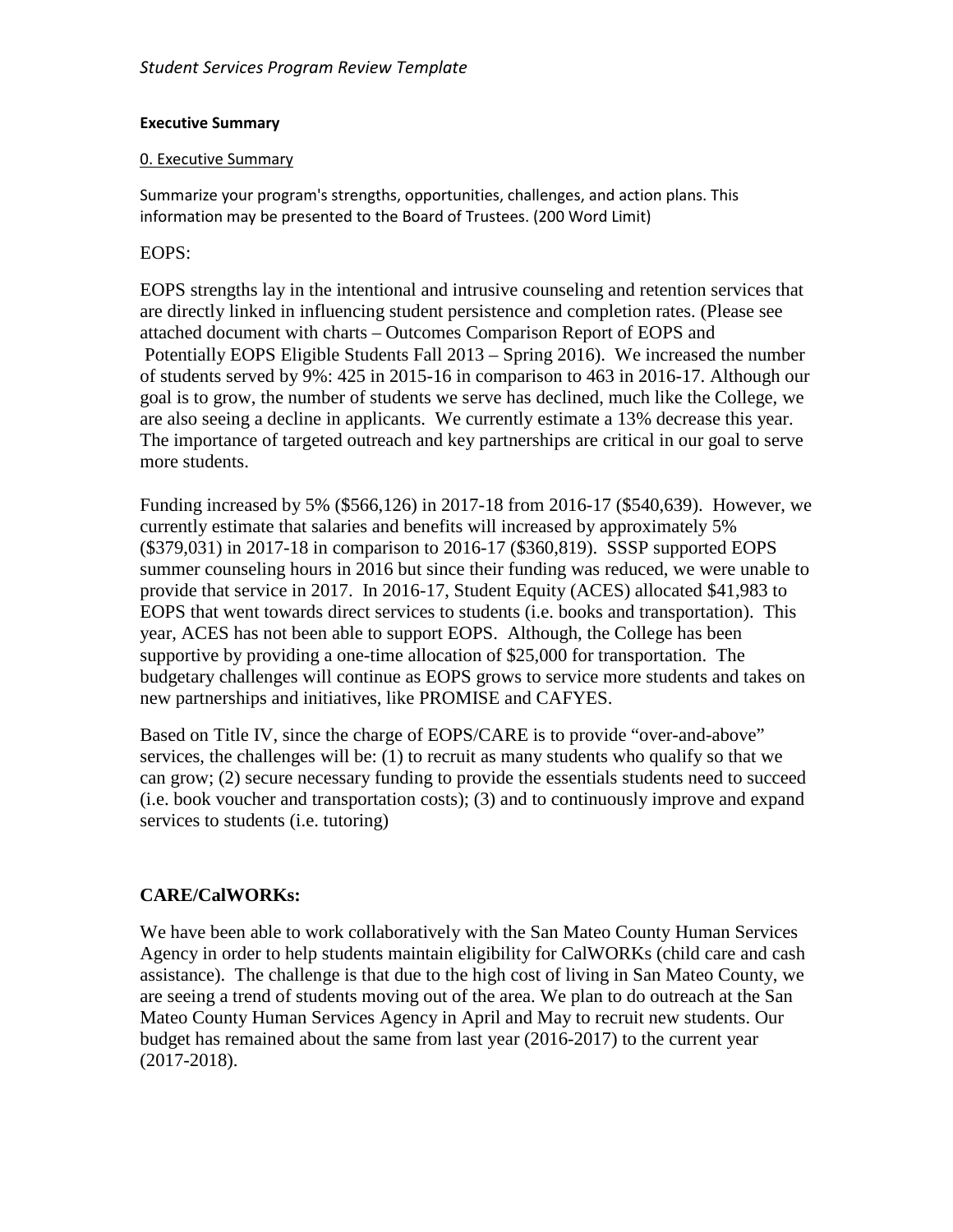CARE's budget decreased this year by 8% (\$60,491 in 2016-17 to \$55,829 in 2017-18). In addition, we have seen a sharp drop in enrollment. Although there was a rise of 19% increase from 2015-16 (21) to 2016-17 (25), this year we are estimating a 56% decrease. Staff are working with San Mateo County Human Services Agency to do targeted recruitment.

#### **Program Context**

#### 1.Mission

**EOPS:** To serve low-income and educationally disadvantaged students by providing academic support services to assist students in achieving their educational goals.

**CARE:** To assist single-parent EOPS students, receiving county aid, to overcome the obstacles of single parenthood in order to succeed in college and help expand their educational and job training opportunities.

**CalWORKs**: To assist CalWORKs students to transition from public assistance to economic self-sufficiency

**FYSI:** To support the California Community College Chancellor's Office (CCCCO) statewide FYSI outreach and retention efforts to better serve current and former youth.

#### 2. Program Description

Extended Opportunity Programs and Services (EOPS) is a state funded program that aims to help low-income and educationally disadvantaged students succeed in college. EOPS provides the following services: counseling, priority registration, book services, workshops, transfer services, and other types of support. To be eligible for EOPS, students must be a California resident, enrolled in at least 12 units when accepted into the program, meet the guidelines for the Board of Governors Waiver (BOGW), and have an educational disadvantage.

Cooperative Agencies Resources for Education (CARE) is also a state funded program that helps single parents receiving county assistance from CalWORKs and TANF (Temporary Assistance to Needy Families, formerly AFDC) succeed in college. CARE provides assistance with counseling, meals, transportation and other types of support.

CalWORKs provides assistance to CalWORKs students by providing academic, personal and career counseling; case management and tracking of student progress; job development and placement; and by providing unduplicated support services such as work-study, book vouchers, transportation, and educational supplies.

Foster Youth Success Initiative (FYSI) is under the umbrella of EOPS. FYSI's purpose is to increase the number of former foster youth graduating from a community college with an associate's degree, vocational training, and/or transferring to a four-year university.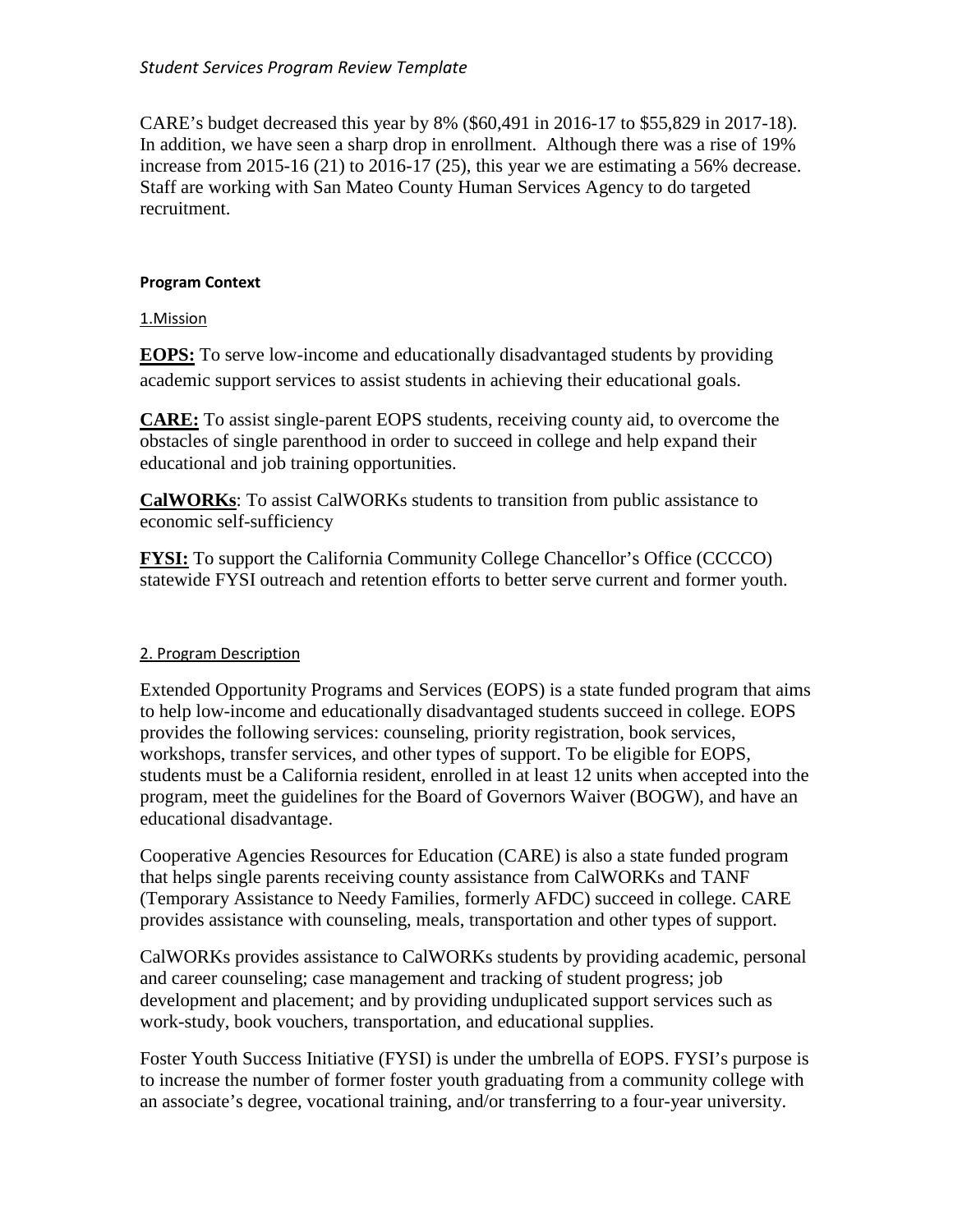#### 3. Community & Labor Needs

### N/A – *based on feedback from last program review cycle I'm including the following……*

This year the Chancellor's Office recently implemented the following allocation formula for EOPS. The CCCCO determined the student caps for 2017-18 from the highest number of EOPS students served in one of the prior three academic years: 2014-15, 2015-16 and 2016-17. The student cap will help maintain the dollar per student from year to year, and protect funding for those programs who are unable to or choose not to serve additional students. After 2018-19, the cap is expected to be based on the number of students funded in the "prior prior" year. The student cap does not establish a ceiling or restrict the number of students counted as served by EOPS. However, the new EOPS funding formula will have a two-year phase in to fully implement the use of "prior prior" year students served data and the new growth element:

- 1. 2018-19 (First year of implementation of formula):
	- \$150,000 base
	- 95 percent for students served in "prior prior" year (2016-17)
	- 5 percent for college effort
	- 95 percent guarantee of prior year's initial allocation
	- Minimum of \$150,000 per program
	- Fiscal adjustments applied last
	- Student cap—same cap as in 2017-18
- 2. 2019-20 (Second year of implementation of formula):
	- \$150,000 base
	- 90 percent for students served in "prior prior" year (2017-18)
	- 5 percent for college effort
	- 5 percent for student growth
	- 95 percent guarantee of prior year's initial allocation
	- Minimum of \$150,000 per program
	- Fiscal adjustments applied last
	- Student cap will be generated based on number of students funded in 2017-18

Therefore, it is critical that EOPS plan to grow incrementally and that we strategically plan to invest toward the college effort. Both elements have an impact on how EOPS will be funded.

In addition, the new CARE allocation formula will be implemented as follows:

2018-19 (Implementation of formula):

- \$30,000 base
- Remaining funds for students served in "prior prior" year (2016-17)
- 90 percent guarantee of prior year's initial allocation
- Minimum of \$30,000 per program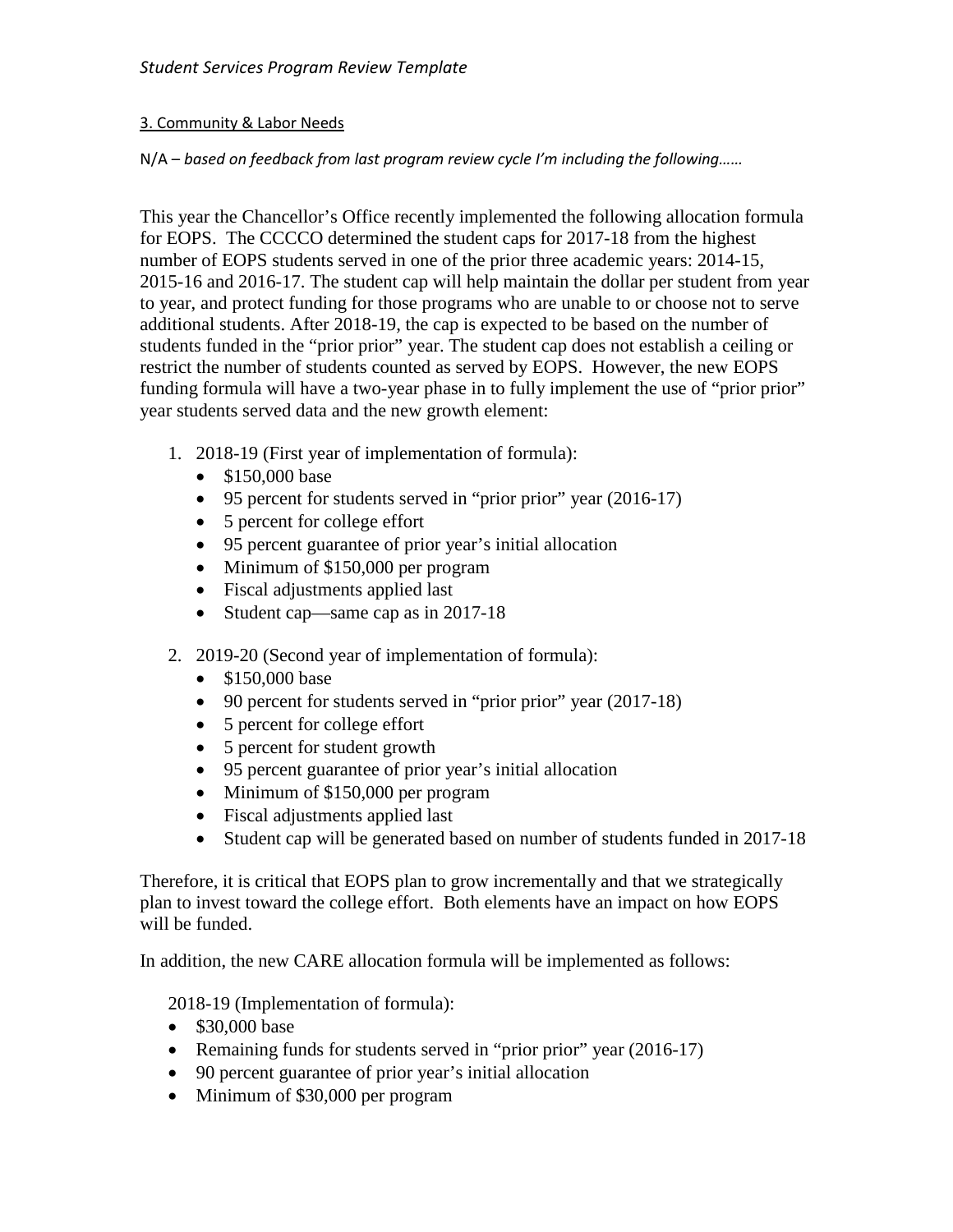• Fiscal adjustments applied last (COLA and growth funds)

The recruitment for more CARE students is more of a challenge. Although the CCCCO changed the minimum age of the child from no older than 14 years old to no older than 18 years old, the declining numbers of CalWORKs (TANF) recipients, not only in the Bay Area but also in the State, has bleakly affected our student numbers.

#### 4. Major Accomplishments

EOPS/CARE:

#### *2016-17 Highlighted Accomplishments:*

-Served 463 unduplicated students in 2016-17 (9% increase), compared to 425 in 2015- 16.

-EOPS Book Voucher Augmentation of \$7,968 and CARE Grants and Food Voucher Augmentation of \$6,909.

-50 EOPS student transferred to various four-year universities.

-Graduation: 192 Total Certificates and Degrees 67 Certificates 125 Associates Degrees

-132 scholarships were awarded 100 EOPS students for 2017-18.

-EOPS Club fundraised to support the EOPS Scholarship \$500 and the Pamela Ward-Smith (CARE/CalWORKs) Scholarship \$500.

-EOPS paid the Phi Theta Kappa (PTK) Honors Society membership fees for 32 students to join.

-Provided graduation regalia for approximately 40 students, including PTK honor cords, sashes and teasels.

-At the end of the year celebration, students are recognized for earning a certificate, associate's degree and/or transfer. In addition, we recognize students for the EOPS Student Awards:

EOPS Advocate of the Year: Recognizes a student who has participated and helped the EOPS Program and Club.

EOPS Eternal Flame: Recognizes a student who had to overcome major life obstacles and still managed to succeed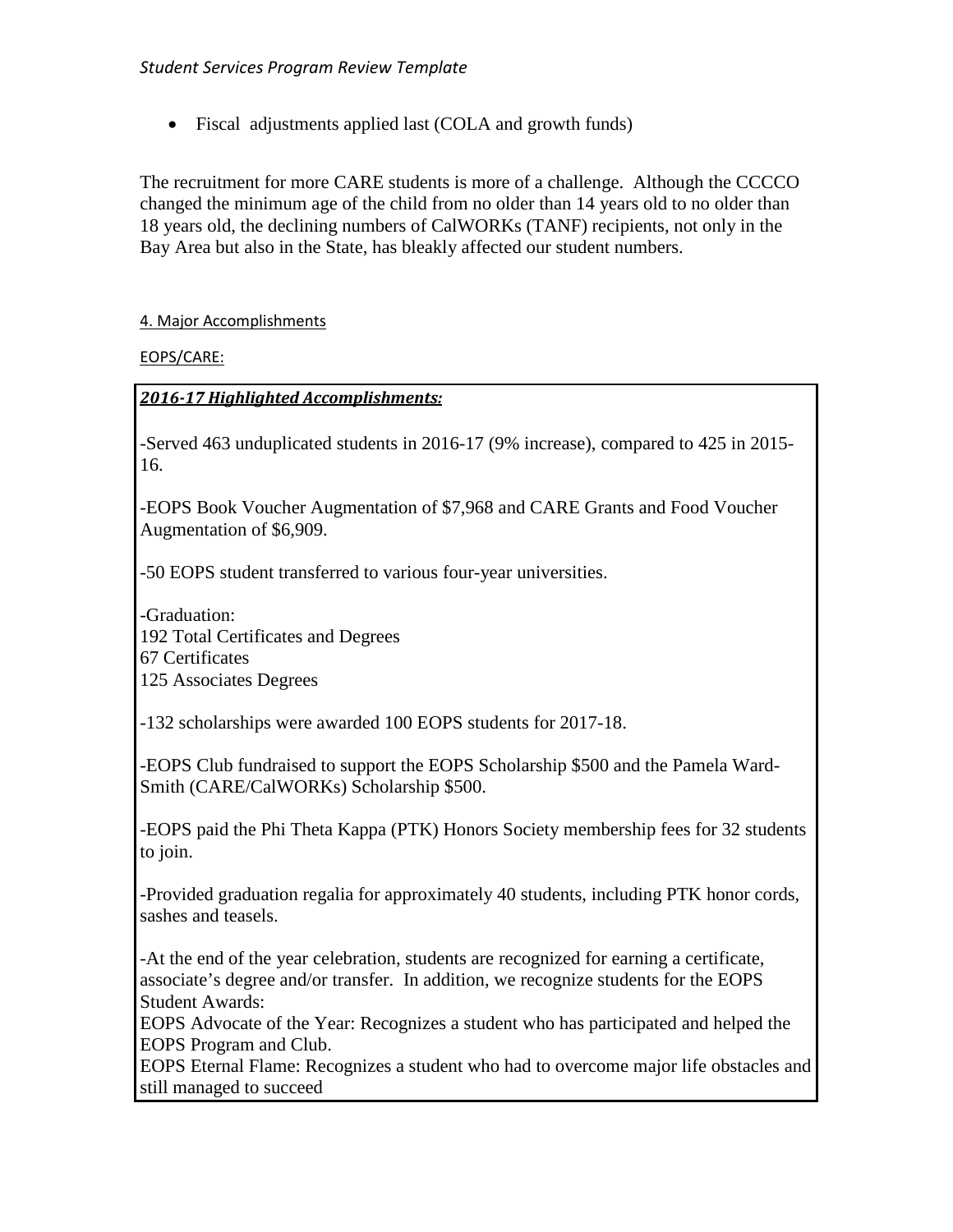EOPS Unsung Hero: Recognizes a student who has demonstrated any of the following qualities: strong work ethic; followed all program rules  $\&$  regulation; has gone above  $\&$ beyond to participate in the program; has been a major positive, influence on other EOPS students.

-Increased transportation by 9%, from \$42,478 in 2015-16 to \$46,236 in 2016-17, which included monthly bus passes and parking permits.

-Continued to provide survival kits/backpacks to students.

-Increased transportation for CARE students, by more than double, from \$2,291 in 2015- 16 to \$5,291 in 2016-17.

-Student Equity supplemented the following direct services to students in 2016-17: Book Vouchers: \$24,156 Transportation: \$5,610 CARE Food Vouchers: \$525 Laptops for students use: \$11,692

-Student Equity also supports 30% of our Retention Specialist, which focuses that time to DREAMERs and Foster Youth in EOPS.

-SSSP supports 100% of one of the EOPS adjunct counselors during the fall and spring semesters.

-In collaboration with EOPS/CARE and CalWORKs, we continue to work with San Mateo County Human Services Agency to have a County Employment Services Supervisor out-post at Cañada College at the beginning of every semester (summer/fall/spring).

-In working with our Office of Planning, Research & Institutional Effectiveness, we have been able to gather the following demographic, retention and persistence data. Please see attached.

### CalWORKs:

-We were able to utilize 30% of our total funding (\$175,431) for direct student support services such as transportation assistance, school supplies, workshops, and work study program.

-In addition to professional and personal development workshops that we have developed for our CARE/CalWORKs students, we have also provided monthly support group meetings for our students to discuss various topics and/or challenges that they have encountered.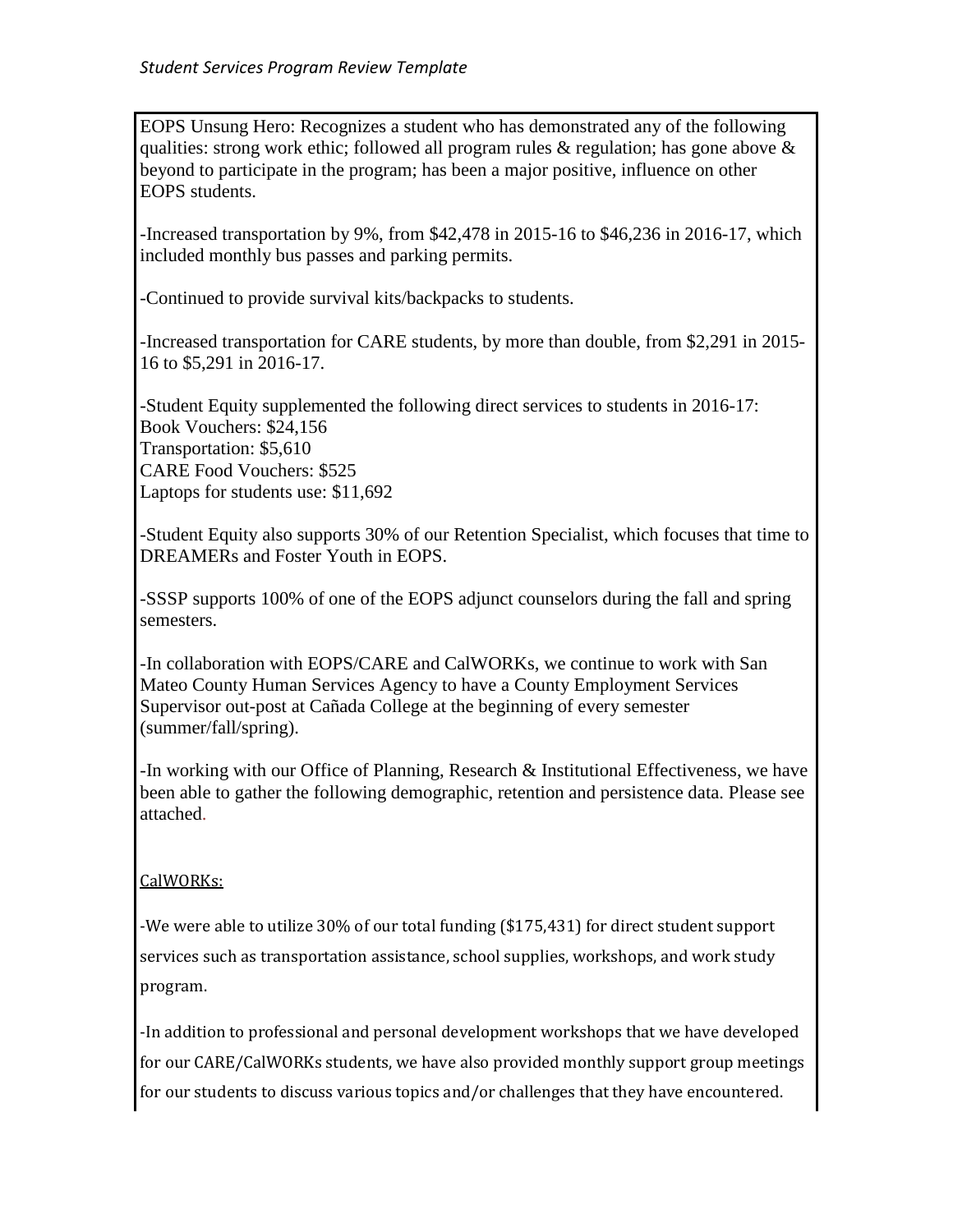About 90% of our students have attended the workshops and monthly support group. The students really enjoy attending the monthly support because it provides them with the opportunity to connect, share and support one another.

-We have provided a start-kit for all new CalWORKs students and school supplies available all year round for continuing students. We have laptops for all CalWORKs students to borrow untill the end of semester, and been able to purchase a parking permit for all CalWORKs students.

-One of our CalWORKs students won the scholarship award from California Community Colleges CalWORKs Association. This was the first time that our student was selected for this competitive award.

-In 2016-2017 academic year, we served 30 CalWORKs students (unduplicated). Our college honored 7 associate's degrees and 3 certificates to CalWORKs students. Two students were accepted to CSU East Bay to pursue a bachelor's degree in Business Administration and Criminal Justice. Nine students (30% of our students) participated in our on-campus work study.

### 5. Impact of Resource Applications

Describe the impact to date that each new resource (staff, non-instructional assignment, equipment, facilities, research, funding) has had on your program/department/office and measures of student success or client satisfaction.

SSSP has helped to support additional counseling hours by funding an additional adjunct counselor. EOPS students are required to meet with an EOPS counselor a minimum of three times per semester. This funding has allowed us to serve more students and ensure they are able to fulfill this essential program requirement to continue to maintain eligibility in EOPS. Starting in spring 2016, we were able to hire an adjunct counselor (18 hours per week). In planning for our State allocation for next year, this is critical because our funding is directly linked to how many students we serve annually (unduplicated count).

In 2016-17, EOPS requested funding through Student Equity to help supplement services for summer 2016 and fall 2016. The approved proposal funded the following services: Transportation - \$5,610 Laptops - \$11,692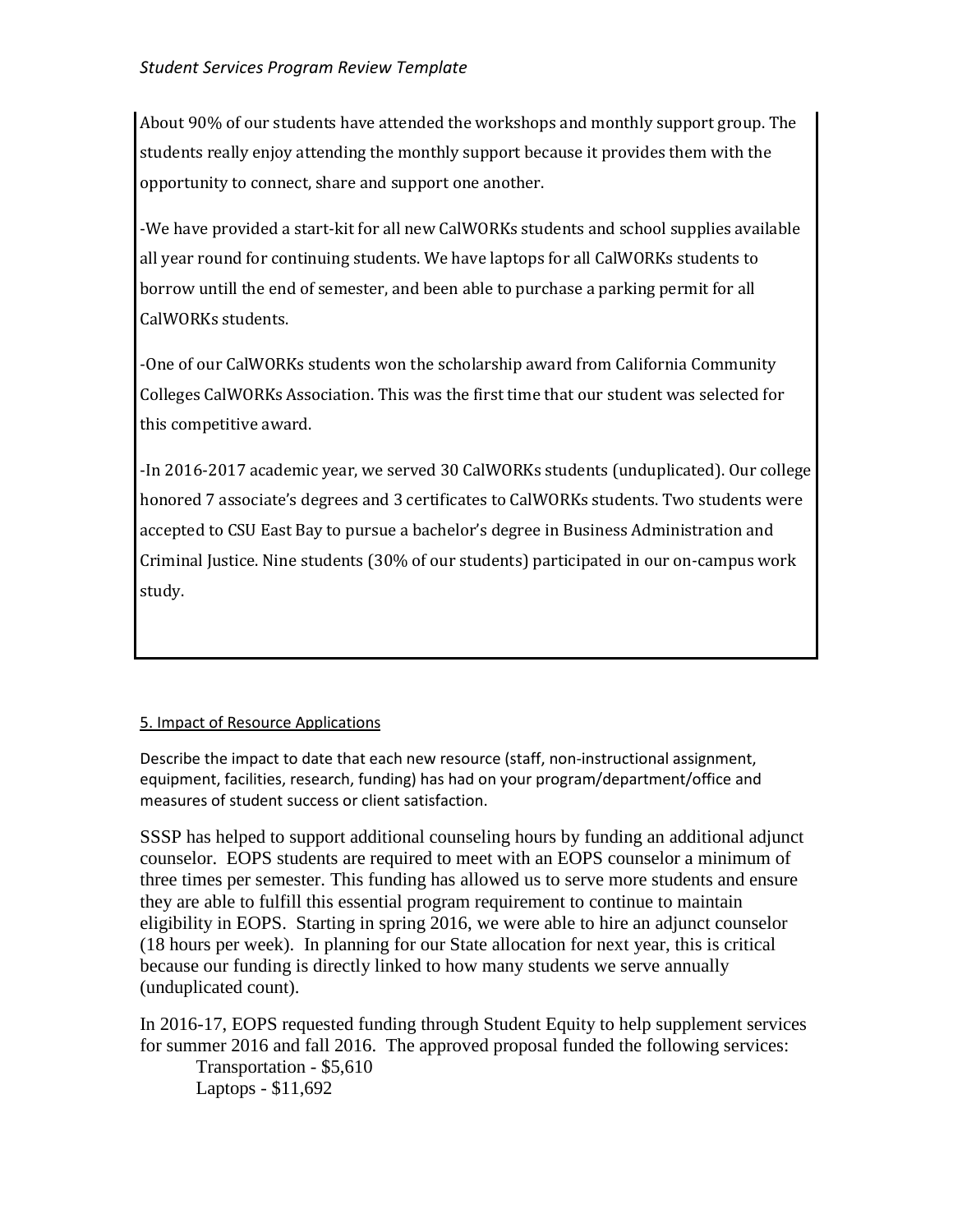Books - \$24,156 CARE Food Vouchers - \$525 **TOTAL - \$41,983**

Unfortunately, this year ACES has not been able to assist EOPS/CARE and CalWORKs. Although, the College has been supportive by providing a one-time allocation of \$25,000 for transportation. However, the budgetary challenges will continue as EOPS grows to serve more students and takes on new partnerships and initiatives, like PROMISE and CAFYES.

#### **Current State of the Program**

#### 6A. State of the Program - Observation

Describe the current state of the program (include strengths and challenges).

#### Strengths:

EOPS strengths lay in the intentional and intrusive counseling and retention services that are directly linked in influencing student persistence and completion rates. (Please see attached document with charts – Outcomes Comparison Report of EOPS and Potentially EOPS Eligible Students Fall 2013 – Spring 2016). We increased the number of students served by 9%: 425 in 2015-16 in comparison to 463 in 2016-17. The counselors and staff contacts for 2016-16 increased by 6% (3,791) form 2015-16.

EOPS continues to provide students with a \$350 book voucher each semester (fall/spring). In spring 2018, we have been able to collaborate with the Bookstore and ASCC to offer students, for the first time, a food voucher for up to \$6 per day.

CARE increased the food voucher from \$7 per day to \$10 per day in spring 2018.

In fall 2016 as part of the transportation assistance, EOPS expanded the service to cover students parking permit. This year, the College is providing one-time funding of \$25,000 towards EOPS transportation this year.

Students are able to attend a Group Counseling Session as one of the three required counseling contacts. Due to having a counseling intern, this semester we were able to include a couple sessions for our evening students. During the past two years, the following topics have been offered: time management, how to choose a major, transfer workshops, personal statement, financial aid, resume & cover letters, student-faculty relationships, interview essentials, stress management, and learning styles.

Each semester we create an EOPS/CARE/CalWORKs/FYSI Newsletter to distribute to students and the College community. We include updates, upcoming events and highlight former students. We also posted them on our website and our Facebook page. (Please see attached Newsletters – F16, SP17, F17, SP18)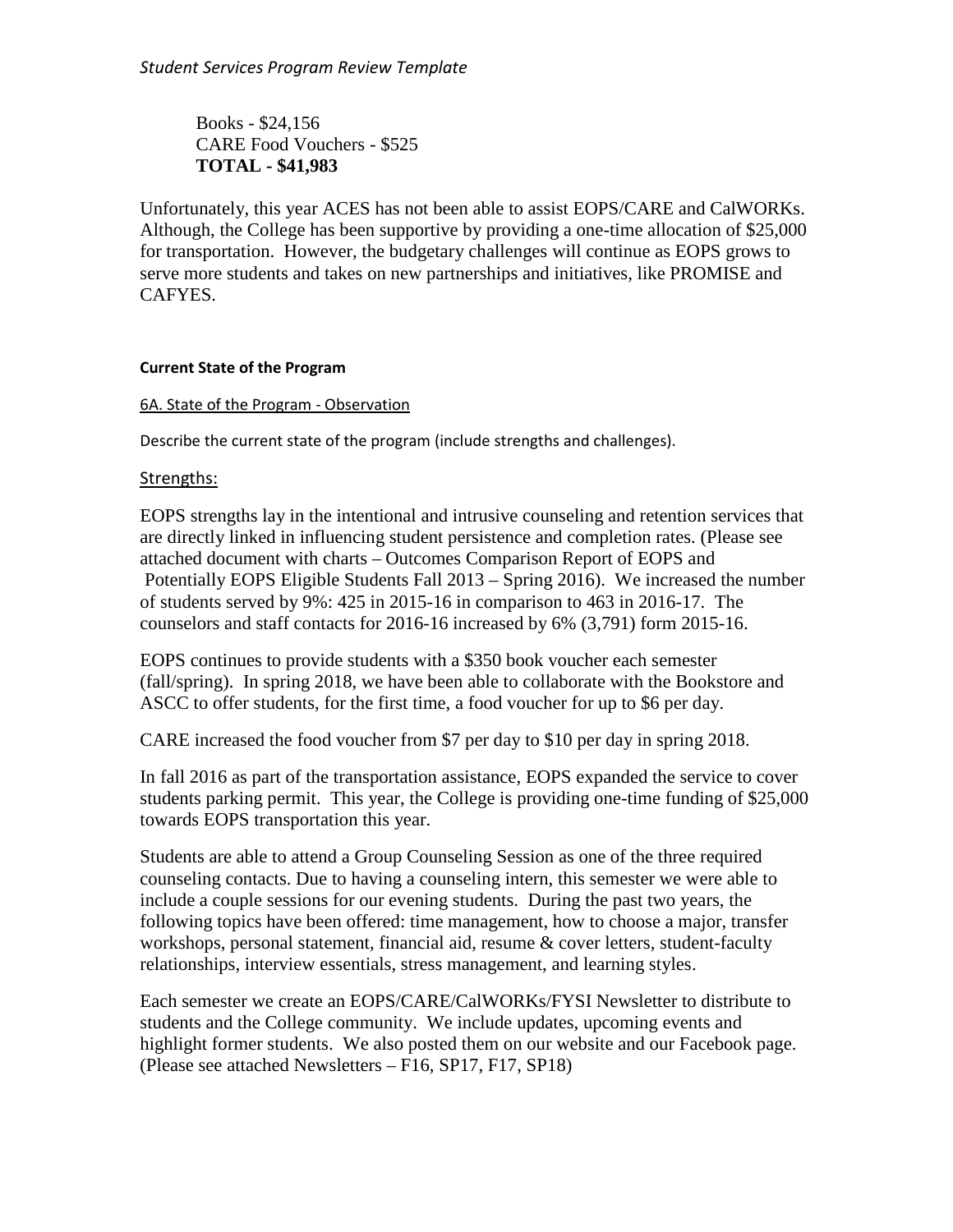The last couple of years the EOPS Club has been very successful in fundraising for the two program scholarships: EOPS Student Scholarship and the Pamela Ward-Smith Scholarship.

EOPS/CARE/CalWORKs provides students with a reminder call and text for counseling appointments. Since we implemented this in spring 2016, we have seen a decline in no shows. Additionally, we contact students who have not kept up with their required appointments – calls, email and texts.

We work collaboratively with other College support services programs, such as SparkPoint, Financial Aid, DRC, Transfer Center, DREAMERs Center, Career Center, and PROMISE.

Although our community partnership help many of our students with an array challenges, the following further support our DREAMERs/AB540 and Foster Youth students, such as Catholic Charities, Fair Oaks Community Services, Woodside Giving Circle, San Mateo County Independent Living Program, StarVista, San Mateo County Immigrant Forum, and HIP Housing.

In spring 2018, the new permeant Dean of Counseling & Director of EOPS/CARE/CalWORKs/FYSI was hired after having an interim for two and a half years. It is critical that we now have more permanency moving forward as we take on new initiatives, challenges, and expand on services.

We continue to loan out a limited number of laptops, calculators and digital recorders.

CalWORKs: We have developed and continued to strengthen relationships with all departments on campus so we have been able to placed 42% of our students to work on campus. We have a very good working relationship with the San Mateo County Human Services Agency. As a result we have helped students to not fall into sanction status with the county and lose their county cash and child care benefits. The county has been very receptive when we recommend additional child care for study time. In addition, this year's budget can support student needs beyond what they currently receive from the County (i.e. addition text support and supplies, and transportation).

We have been able to provide an array of various topic for the CARE/CalWORKs workshops and monthly support groups. Students have found these to be very supportive and helpful. During the past two years the following topics have been offered: What to Do When Children Lie: How to Raise Honest, Responsible; Finding The Light Within; CalFIT; Staying connected with your children & holiday resources; Managing  $\&$ Copying with Stressors; The Importance of Self-Care; Inter-semester activities ideas; Behavior Issues and Disciplines; Mindfulness; Connected or Disconnected: Technology and Your Family; Balancing School, Work and Home; How do you make ends meet financially; Scholarships & Personal Statement; Achieving Self-Sufficiency; Building Self-Esteem in Children; Healthy Snacks; Self-Care for Parents; Balancing School, Work and Home; and How do you teach your child responsibility such as household chores.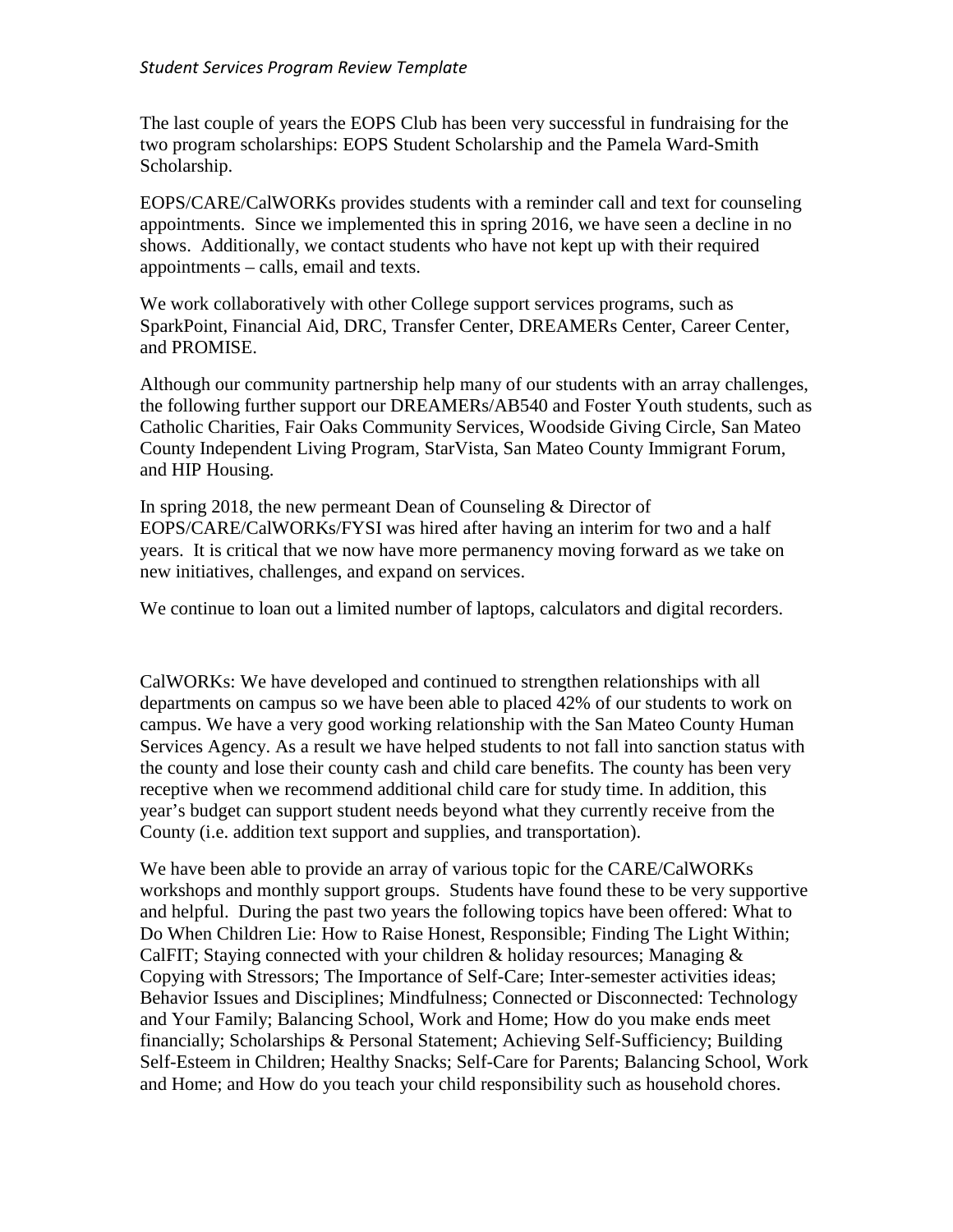We annually participate in the planning and coordination of the CARE/CalWORKs Region III Retreat. Approximately 80-90 students participate at an all-day event that allows them the opportunity refocus on the importance of staying focused and goal setting; at the same time feel that they are supported regardless of the daily struggles they have to overcome in order to just attend school.

#### Challenges:

Due to the decline in enrollment, not only District-wide, but at Cañada, the number of students we served EOPS this is has gone down in caparison to last year – so far a 13% decrease from 2016-17. It is critical that we focus our efforts on recruitment for EOPS. Although the Retention Specialist has worked diligently on increasing our outreach efforts, in collaboration with the College Recruiter, more needs to be done because of the newly implemented allocation formula. Currently there are 1,452 students with less than 70 degree applicable units that qualify for BOGW A or B that could potentially be eligible for EOPS. Not only is it important to recruit students who have already applied for financial aid, but it is also imperative that we have targeted outreach efforts in the community.

Student Equity was very supportive in 2015-16 (\$12,128) and 2016-17 (\$41,983) to fund direct services to students (i.e. books and transportation). However, this year they have not been able to provide any funding. The challenge for EOPS has been trying to find other funding sources so that it will not affect the number of students we serve and continue to provide what Title IV requires as "over and above" services.

Through our Annual EOPS Program Plan, this is the second year that we have had to request a waiver from the State Chancellor's Office to not provide EOPS tutoring services. Although it is a high demand from our students, we have not been able to provide them with the additional tutoring hours needed. This is a challenge that we will need to continue to work on in collaboration with the Learning Center. As the College is piloting an online tutoring option, we look forward to seeing how EOPS students will be able to access this critical service.

Although loaning out educational equipment is one of our strengths, it is also a challenge because we need to replace them due to normal wear and tear, damages, and being lost/stolen. In working order, we currently have fifteen laptops, seven calculators, and one digital recorder. We also see a need for flash drives and pulse pens & notebooks. All these items are in high demand and we are limited as to purchasing them.

Last year we were not able to provide assistance during the summer session. When possible, we have supported students with a \$75 book voucher, transportation costs and counseling services. Last summer SSSP and ACES were not able provide us with additional funding to support these costs. For many of our students not having EOPS support over the summer meant they were not able to take class(es).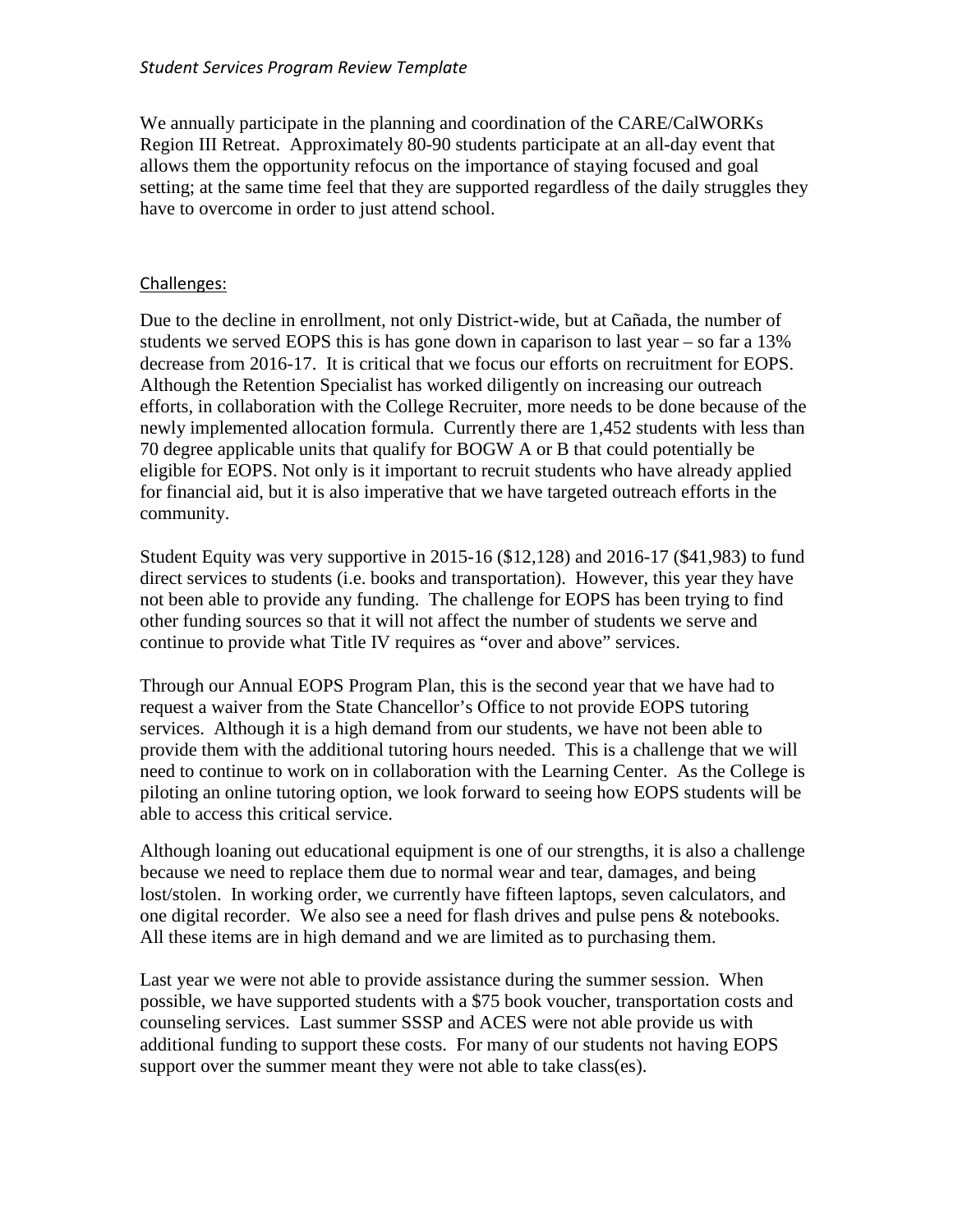Over the last few years, our EOPS Student Club has been integral in fundraising for our student scholarships. The student officers that lead these efforts transferred and this year it has been a challenging identifying students that have the time to dedicate to the club. However, we will continue to work with students to encourage them to build on their leadership skills by becoming an officer within the Club.

CalWORKS – In 2017-2018, we have seen a drastic decrease in the number students due to the high cost of living in this area. Last academic year we served 30 students (unduplicated), and for this academic year we currently serve 14 students (unduplicated). We might be able to recruit 2-3 more students by the end of summer 2018. Majority of our students are referred by the San Mateo County Human Services Agency, the county also has experienced the significant decrease in the number of clients that they have never seen before. In the effort to increase the number of students, we have scheduled to do outreach at the San Mateo Human Services Agency in April and May.

EOPS/CARE/CalWORKs student study area was used as swing space due to remodeling to building 5 and the addition of CIETL. When the remodeling was completed that space was not returned to the Programs. The area was used by students to study, EOPS Cub meetings, EOPS/CARE/CalWORKs /FYSI activities, food pantry, computer and printing usage, text book library, etc. This has also limited the opportunity for the Programs to offer additional academic support and resources due to the lack of space. The need to have space close to the EOPS/CARE/CalWORKs office allows the programs to build community, a safe haven to study, and to connect with students. This is shown in programs that are at Cañada already (i.e. TRiO, STEM, etc.). Significant research supports the creation of a space to help students, especially first generation students, create community, meaning, and context to their college experience.

#### 6B. State of the Program - Evaluation

#### What changes could be implemented to improve your program?

Our goal continues to be to serve more students and to expand and improve services. We are currently working Districtwide on the PROMISE initiative to better streamline services. With the goal of both PROMISE and EOPS wanting to grow, we believe we could make a strong case to hire another EOPS full-time counselor. Having a full-time counselor will allow us to expand programming to our students (i.e. more evening Group Counseling Sessions and develop a peer mentorship program within EOPS – Please see hiring justification for more examples). In addition, our District will be submitting an Application to Participate to operate a Cooperating Agencies Foster Youth Educational Support (CAFYES) Program. which is a subprogram of EOPS. If the application is approved, we will advocate having a Counselor/Coordinator and a Program Services Coordinator or Retention Specialist to support this program. We look forward to taking on new initiatives that will allow us to expand on serving the underserved student population. The challenge will be to identifying necessary resources and funding that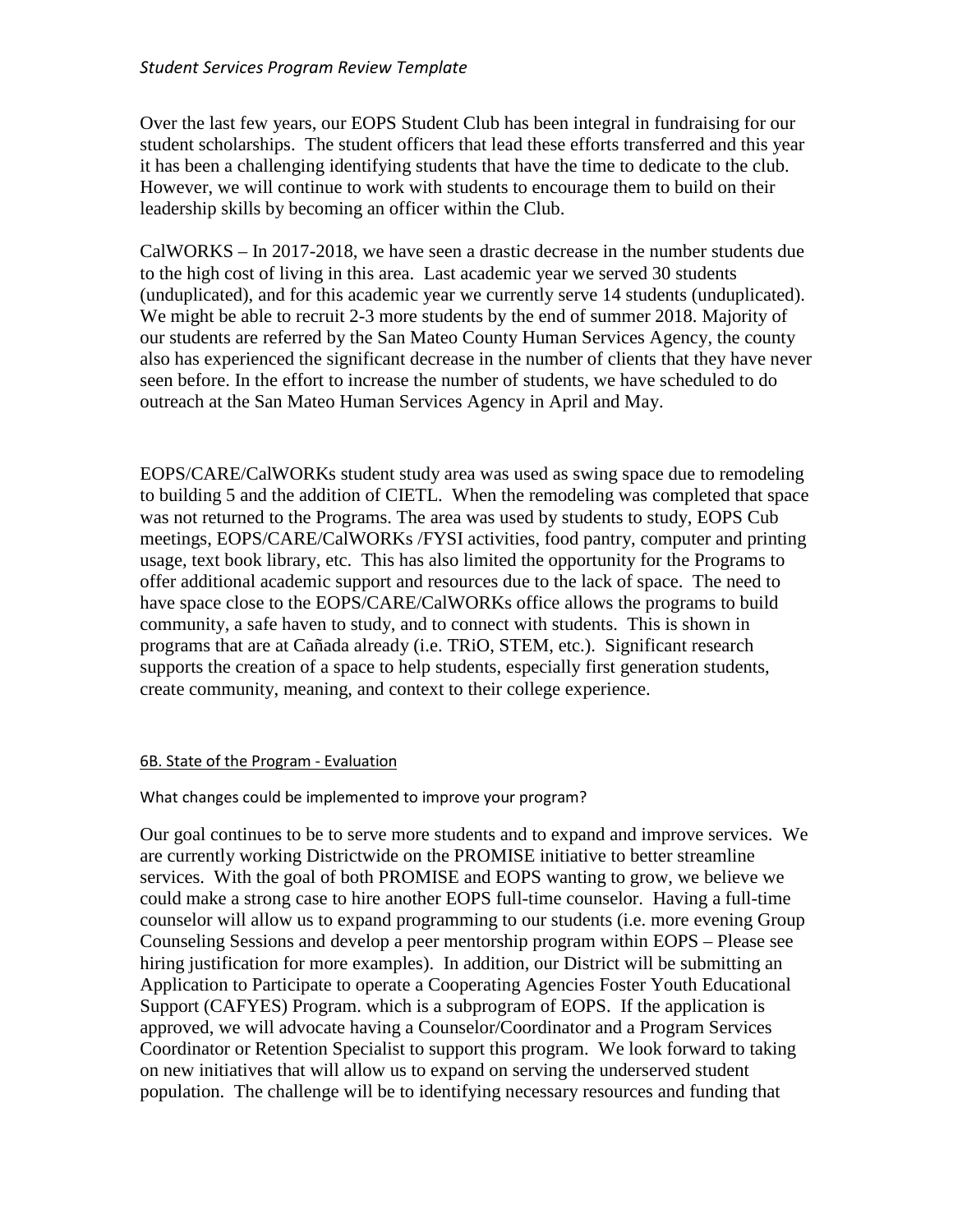will allow us to expand without negatively affecting how much is spent on direct services/aid to students.

In spring 2018, collaborated with the Bookstore and ASCC to implement a new EOPS food voucher. Students can purchase food at the Bookstore or Pony Express for up to \$6 per day. In addition, we increased the CARE food voucher from \$7 to \$10 per day. The food voucher continues to be redeemable at the Grove. Although these are services we want to continue, it is yet to be determined if we will be able to sustain it.

This year we worked with CSM and Skyline to create a District EOPS online application. We are in phase one of working with IT and hope to roll out the new application by the end of spring 2018. It is our intention that the application will eventually be linked to the students' WebSMART account and populates required information already entered in BANNER (like the PROMISE application). The goal of the online application is to make it more accessible to students and easier for them to apply.

This year we have also taken on a Counseling Intern, who has opened up more appointments and providing group counseling sessions for evening students. This has been helpful because one of our adjunct counselors took on a teaching assignment at Phoenix Aspire East Palo Alto Academy and therefore it has reduced her appointment availability.

Our website is a continuous work in progress. Although there have been some updates and improvements we continue to strive to improve to provide essential information about our program. We look forward to our website being updated to the current standard to increase access and assists with our recruitment efforts.

General Counseling is proposing to do a pilot to implement the Zoom software for live video counseling. We believe this would be a wonderful resource for all students, and we look forward to the opportunity of implementing it in EOPS.

We would like to collaborate with Personal Counseling and International Students on implementing a Peer Mental Health Educators. Both EOPS and International Students have found the need to promote and advocate for mental health services. Our hope is that Cañada implement what CSM currently has in place with Active Minds and hire EOPS and International Students to become Peer Mentors.

#### 7A. Current SAOs and SLOs

State your current year Service Area Outcomes (SAOs) and Student Learning Outcomes (SLOs).

SAO

The SAO was updated starting in fall 2017. On the new survey, question #2 was reworded to better capture students' understanding of how to activate their book voucher; and question #3 was added confirm their understanding of the counselor contacts obligation.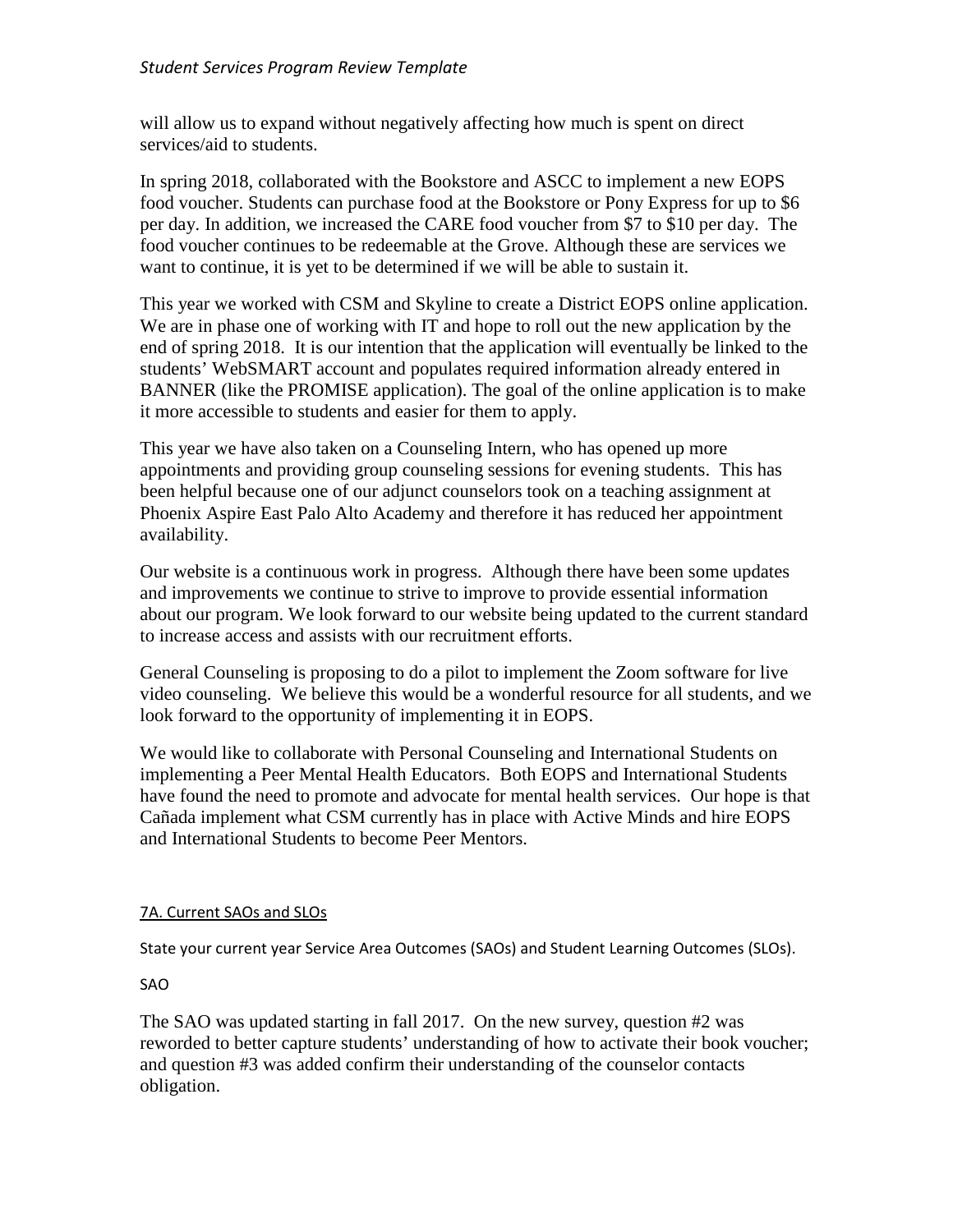# **CONTINUING STUDENT in EOPS/CARE**

## **Orientation Survey (Used through Spring 2017)**

To help EOPS understand how well we are assisting our students, we would appreciate you answering the questions below.

- 1. Did you understand the EOPS UPDATES slide?<br>Fully Understood \_\_\_\_\_\_\_\_Understood Some Did Not Understand At All
- 2. Do you know how to activate your book voucher? Yes \_\_\_\_\_ No \_\_\_
- 3. Which one the of following count towards one of the 3 counseling contacts:

| <b>TRiO Counseling Appointment</b>    | $Yes$ $No$ $\Box$       |
|---------------------------------------|-------------------------|
| <b>EOPS Drop In Counseling</b>        | $Yes$ No $\blacksquare$ |
| <b>General Counseling Appointment</b> | $Yes$ No $\blacksquare$ |
| General Counseling Drop In            | $Yes$ No $\blacksquare$ |
| <b>EOPS Counseling Appointment</b>    | $Yes$ $No$ $\Box$       |
| <b>EOPS Group Counseling Session</b>  | Yes No                  |

- 4. Can you use your EOPS Book Voucher at CSM or Skyline bookstore? Yes \_\_\_ No \_\_
- 5. Do you have any suggestions or feedback to include in future EOPS Continuing Student Orientations?

# **CONTINUING STUDENT in EOPS/CARE (Updated Fall 2017)**

### **Orientation Survey**

To help EOPS understand how well we are assisting our students, we would appreciate you answering the questions below.

- 1. Did you understand the EOPS Continuing Student Orientation?<br>Fully Understood Understood Some Did Not Understand At All Fully Understood \_\_\_ Understood Some \_\_
- 2. Do you feel confident that you know how to activate the book voucher? Yes \_\_\_\_\_ No<sub>1</sub>
- 3. How many EOPS counseling contacts are required per semester? \_\_\_\_\_\_\_
- 4. Which of the following count towards the required counseling contacts? Check all that apply

TRiO Counseling Appointment \_\_\_\_ EOPS Drop In Counseling **\_\_\_\_** General Counseling Appointment **\_\_\_\_** General Counseling Drop In **\_\_\_\_**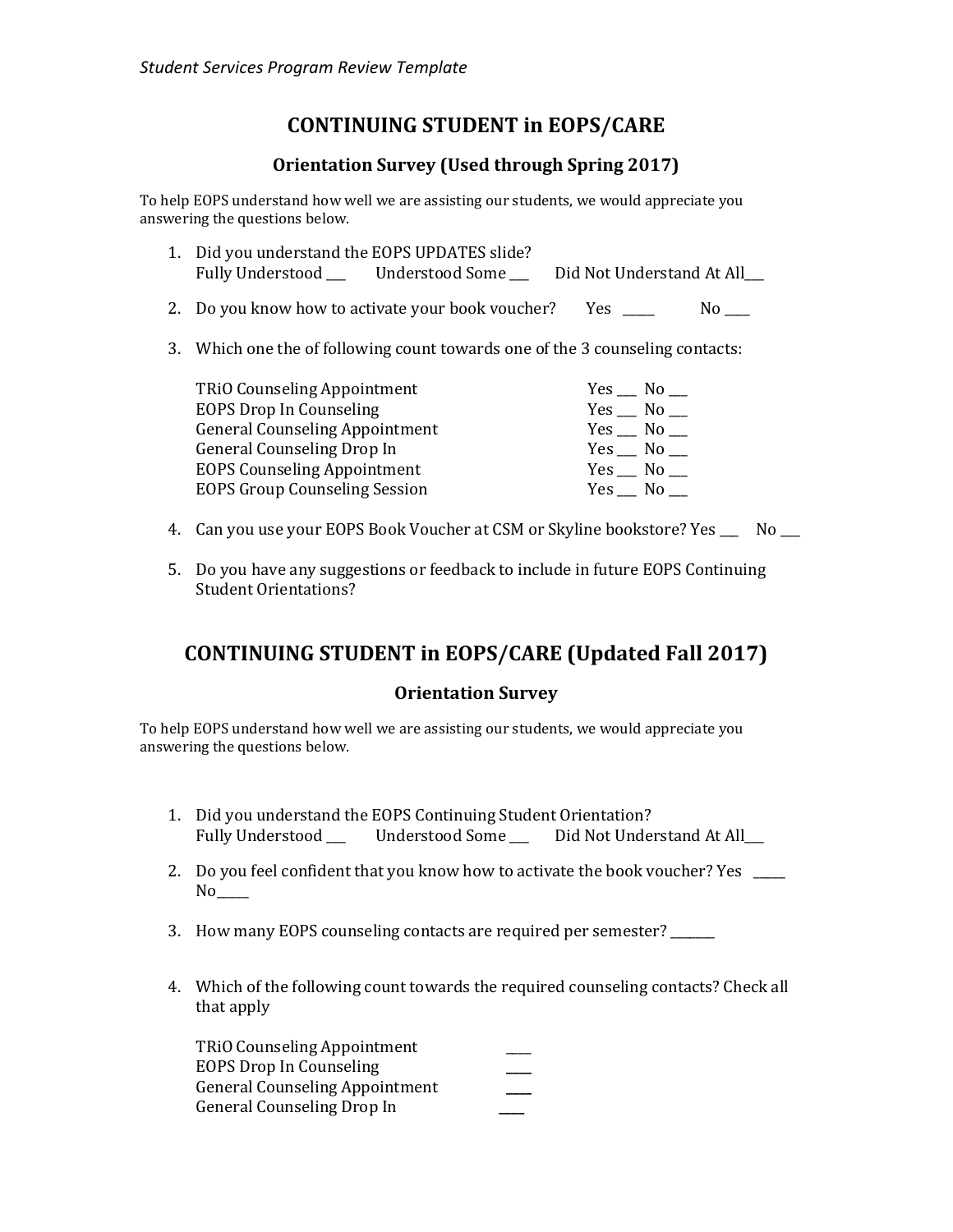EOPS Counseling Appointments **\_\_\_\_** EOPS Group Counseling Session **\_\_\_\_**

- 5. Can you use your EOPS Book Voucher at CSM or Skyline bookstore? Yes \_\_\_ No \_\_\_
- 6. Do you have any suggestions or feedback to include in future EOPS Continuing Student Orientations?

SLO

# **STUDENT in EOPS/CARE/CalWORKs**

#### **Counseling Survey**

*To help Student Services understand how well we are assisting our students, we would appreciate your completing the information below.* 

This Counselor:

1. Provided useful information regarding academic and career planning.

| STRONGLY AGREE AGREE DISAGREE | STRONGLY DISAGREE | DOES NOT APPLY |
|-------------------------------|-------------------|----------------|
|                               |                   |                |

2. Assisted me in understanding requirements for graduation, transfer, or

certificate programs.

STRONGLY AGREE AGREE DISAGREE STRONGLY DISAGREE DOES NOT APPLY

3. Helped me in planning my educational program in a manner that is consistent with my personal objectives.

| STRONGLY AGREE AGREE DISAGREE | STRONGLY DISAGREE | <b>DOES NOT APPLY</b> |
|-------------------------------|-------------------|-----------------------|

In what specific ways was this counselor most helpful to you?

| 5. a) I have identified my educational goal (check all that apply) |                          |           |  |  |  |  |  |  |
|--------------------------------------------------------------------|--------------------------|-----------|--|--|--|--|--|--|
| <b>CERTIFICATE</b>                                                 | <b>TRANSFER</b><br>AA7AS | UNDECIDED |  |  |  |  |  |  |
| b) Major:                                                          |                          |           |  |  |  |  |  |  |

# **EOPS/CARE**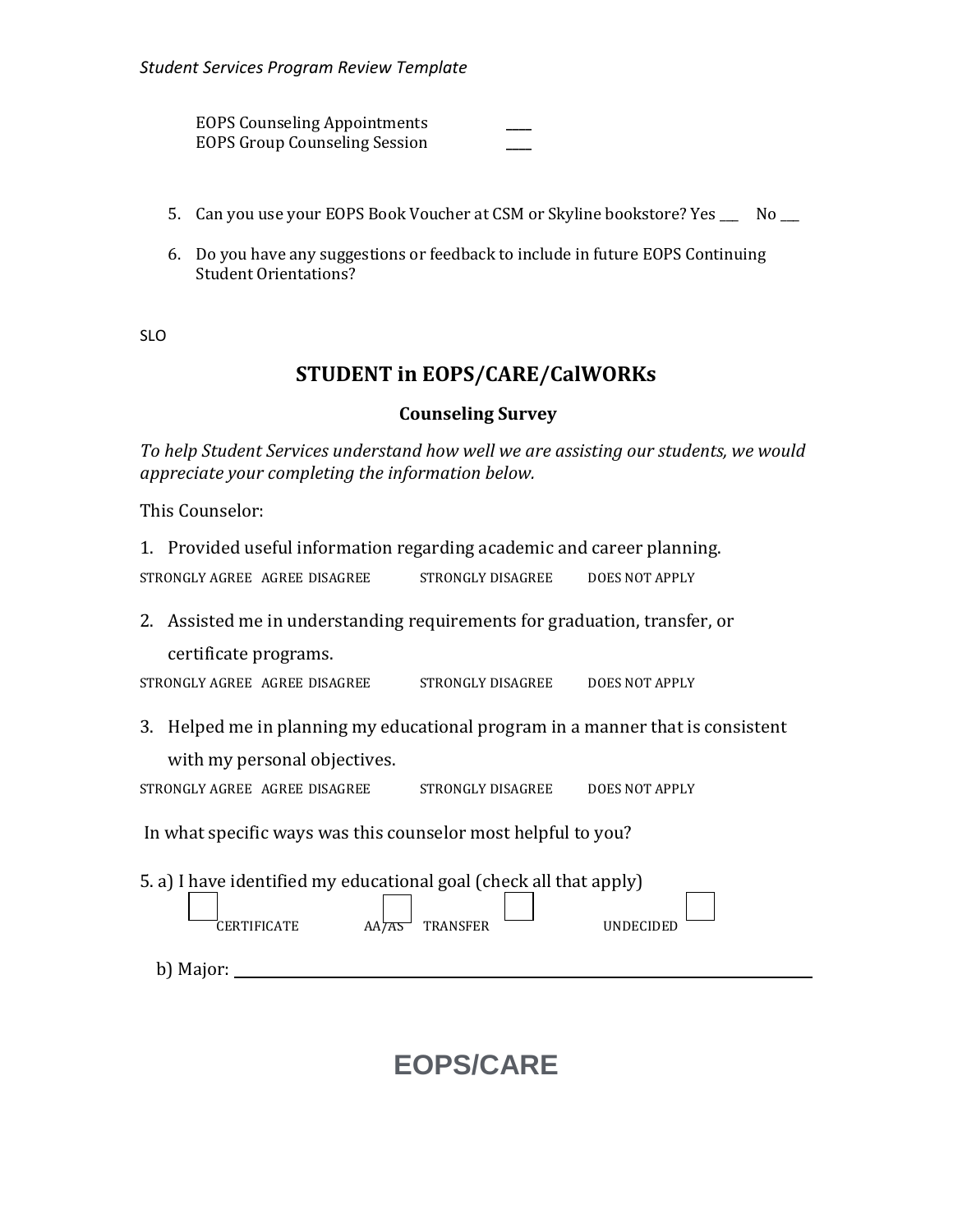# **Exit Program Interview**

If you are leaving Cañada College, we would like to know how you are doing in reaching your future goals. Please leave us your address and telephone number where we contact you. Thank you!

First Name: Last Name:

Phone: Email:

Last Semester/Year with Cañada EOPS

I will not enroll next semester because: (please select one of the following)

- Attending another two-year college
- Attending a four-year university

Graduating from Cañada College

- Completed educational goal
- 70+ units

None apply

If none applies please let us know your college plans for next semester. (Please select one of the following options)

Lack of resources (e.g. financial, childcare, transportation, etc.)

Health related problems (e.g. illness, pregnancy, etc.)

Academic difficulties

Personal reasons

Moving out of the area

Seeking/obtained employment

I have other plans

|                                     | No Opinion                                                                                                  | Not Helpful                                                            | Helpful                                                  | Moderately<br>Helpful                                   | <b>Extremely Helpful</b>                                                                   |
|-------------------------------------|-------------------------------------------------------------------------------------------------------------|------------------------------------------------------------------------|----------------------------------------------------------|---------------------------------------------------------|--------------------------------------------------------------------------------------------|
| Academic<br>Counseling/Advisi<br>ng | Please rate the<br>following<br>EOPS/CARE<br>services::<br>Academic<br>Counseling/Advisi<br>ng (No Opinion) | Academic<br>Counseling/Advisi<br>ng (Not Helpful)<br>O                 | Academic<br>Counseling/Advisi<br>ng (Helpful) $^{\circ}$ | Academic<br>ng (Moderately<br>Helpful)                  | Academic<br>Counseling/Advisi Counseling/Advisi<br>ng (Extremely<br>$Helpful$ <sup>O</sup> |
| <b>Book Vouchers</b>                | <b>Book Vouchers</b><br>(No Opinion) <sup><math>\bigcirc</math></sup>                                       | <b>Book Vouchers</b><br>(Not Helpful) <sup><math>\bigcirc</math></sup> | <b>Book Vouchers</b><br>(Helpful)                        | <b>Book Vouchers</b><br>(Moderately<br>$\text{Helpful}$ | <b>Book Vouchers</b><br>(Extremely)<br>Helpful                                             |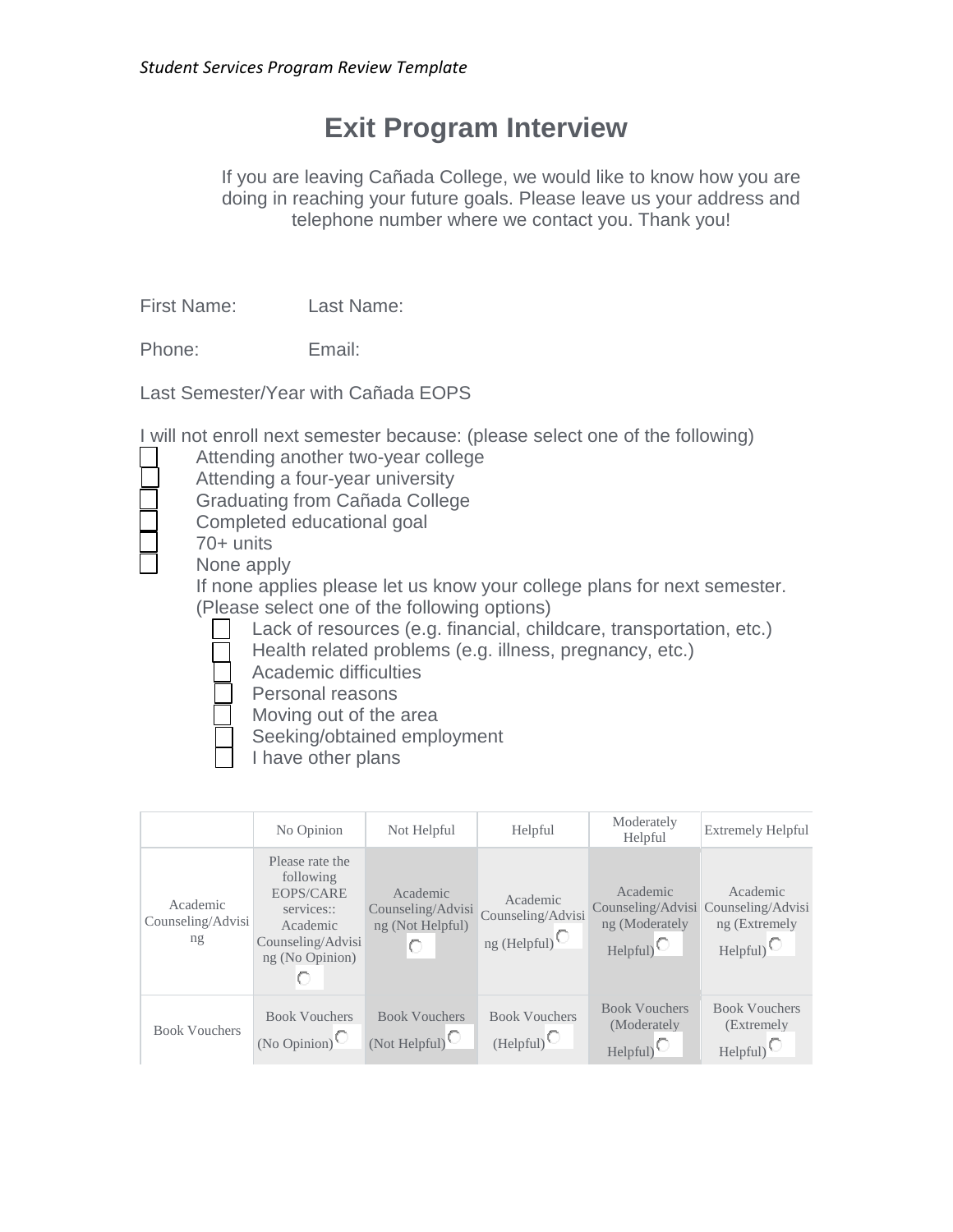| Transportation<br>Assistance (Bus<br>Passes) | Transportation<br>Assistance (Bus<br>Passes) (No<br>$_{\rm Opinion}$          | Transportation<br><b>Assistance</b> (Bus<br>Passes) (Not<br>$HeIpful$ <sup>O</sup> | Transportation<br><b>Assistance</b> (Bus<br>Passes) (Helpful) | Transportation<br><b>Assistance</b> (Bus<br>Passes)<br>(Moderately<br>$HeIpful)$ <sup>O</sup> | Transportation<br>Assistance (Bus<br>Passes) (Extremely<br>$HeIpful$ <sup>O</sup> |
|----------------------------------------------|-------------------------------------------------------------------------------|------------------------------------------------------------------------------------|---------------------------------------------------------------|-----------------------------------------------------------------------------------------------|-----------------------------------------------------------------------------------|
| New Semester<br><b>School Supplies</b>       | <b>New Semester</b><br><b>School Supplies</b><br>(No Opinion) $\bigcirc$      | <b>New Semester</b><br><b>School Supplies</b><br>(Not Helpful) $\bigcirc$          | New Semester<br><b>School Supplies</b><br>(Helpful)           | New Semester<br><b>School Supplies</b><br>(Moderately<br>$Helpful)$ <sup>O</sup>              | <b>New Semester</b><br><b>School Supplies</b><br>(Extremely<br>Helpful            |
| Progress Report<br>Check-in                  | Progress Report<br>Check-in (No<br>$Opinion$ <sup><math>\bigcirc</math></sup> | Progress Report<br>Check-in (Not<br>$HeIpful)$ <sup>O</sup>                        | Progress Report<br>Check-in (Helpful)                         | Progress Report<br>Check-in<br>(Moderately<br>$Helpful)$ <sup>O</sup>                         | Progress Report<br>Check-in<br>(Extremely<br>$HeIpful$ <sup>O</sup>               |
| Orientation                                  | Orientation (No<br>$Opinion$ <sup><math>\bigcirc</math></sup>                 | Orientation (Not<br>$Helpful)$ <sup><math>\bigcirc</math></sup>                    | Orientation<br>(Helpful)                                      | Orientation<br>(Moderately<br>$HeIpful$ <sup>O</sup>                                          | Orientation<br>(Extremely<br>$HeIpful$ <sup>O</sup>                               |
| Counseling<br>appointment<br>availability    | Counseling<br>appointment<br>availability (No<br>$_{\rm Opinion}$             | Counseling<br>appointment<br>availability (Not<br>$HeIpful$ <sup>O</sup>           | Counseling<br>appointment<br>availability<br>(Helpful)        | Counseling<br>appointment<br>availability<br>(Moderately<br>Helpful)                          | Counseling<br>appointment<br>availability<br>(Extremely<br>$HeIpful$ <sup>O</sup> |

Do you feel the services provided by the EOPS/CARE programs contributed to your success at Cañada? YES/NO

Do you feel you obtain support from our staff? YES/NO

Comments: Recommendations or suggestions for improvement and what you consider the best in the program:

Please answer the following about tutoring: Did you use tutoring? YES/NO

If YES, Did you use drop-in or appointment?

- Drop-in
	- Appointment

Did you find tutoring helpful? YES/NO

Would you consider using online tutoring? YES/NO

#### 7B. SAO Assessment Plan

Describe your program's SAO Assessment Plan.

### EOPS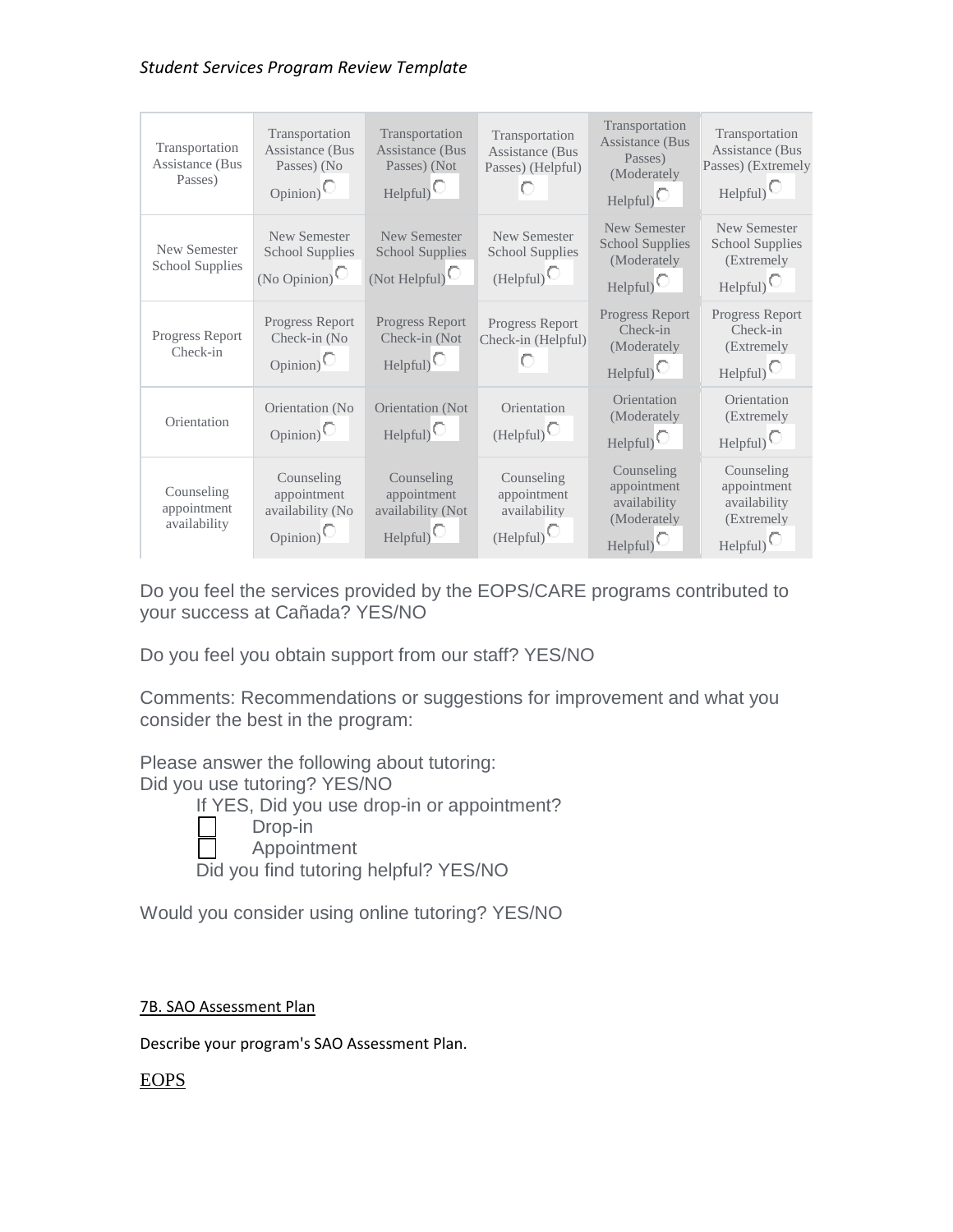The continuing students on Alert Status (students who did not meet one or more EOPS requirements the previous semester) are required to attend a one hour continuing student orientation. We wanted to find out how many students understood the EOPS program requirements after attending the orientation so that they could continue in good standing the next semester.

The Exit Interview/Survey provides us with insights about why students are leaving EOPS. We want to learn more about their reasons for leaving to see how we can support their transition. In addition, it allows us to gather feedback for suggestions on how to improve the program and/or what was helpful while there were in the program.

#### 7C. SAO Assessment Results and Impact

Summarize the findings of your program's SAO Assessments. What are some improvements that have been, or can be, implemented as a result of SAO Assessment?

# **EOPS**

#### **[2016-17 Continuing Student Orientation Survey](javascript:DownloadFileFromID()**

#### **Summary of the survey results**

Between 95-98% of students who attended the continuing orientation fully understood the EOPS program requirements, and this will enable us to retain more students in our program. Fall 88% of students understood how to use our electronic book voucher, however this improved in Spring 2017 to 98% and 90% in Fall 2017.

#### **Fall 2016 Continuing Student Orientation Survey. 59 students surveyed.**

|                                                           |                    |            |     |           |                                                                       |                                                                 |                          |         |             | Can you use your   |                   |           |
|-----------------------------------------------------------|--------------------|------------|-----|-----------|-----------------------------------------------------------------------|-----------------------------------------------------------------|--------------------------|---------|-------------|--------------------|-------------------|-----------|
|                                                           | Do you know how to |            |     |           |                                                                       |                                                                 | <b>EOPS Book Voucher</b> |         |             |                    |                   |           |
| Did you understand the EOPS Updates<br>activate your Book |                    |            |     |           |                                                                       |                                                                 |                          |         |             |                    | at CSM or Skyline |           |
| Voucher?<br>slide?                                        |                    |            |     |           | Which of the following count towards one of the 3 counseling contacts |                                                                 |                          |         |             |                    | bookstore?        |           |
|                                                           |                    | Did Not    |     |           | Trio                                                                  |                                                                 | General                  | General | <b>EOPS</b> | <b>IEOPS Group</b> |                   |           |
| Fully                                                     | Understood         | Understood |     |           | Counselign                                                            | <b>EOPS Drop In Counseling Counseling Counseling Counseling</b> |                          |         |             |                    |                   |           |
| Understood                                                | Some               | At All     | Yes | <b>No</b> | Appt.                                                                 | Counseling                                                      | Appt.                    | Drop In | Appt.       | Session            | Yes               | <b>No</b> |
| 95%                                                       | 5%                 | 0%         | 88% | 3%        | 5%                                                                    | 25%                                                             | 31%                      | 8%      | 92%         | 86%                | 7%                | 88%       |

### **Spring 2017 Continuing Student Orientation. 62 Students Surveyed.**

|                                                           |      |                         |                    |           |            |                                                                       |         |                                  |             | Can you use your  |                          |           |  |
|-----------------------------------------------------------|------|-------------------------|--------------------|-----------|------------|-----------------------------------------------------------------------|---------|----------------------------------|-------------|-------------------|--------------------------|-----------|--|
|                                                           |      |                         | Do you know how to |           |            |                                                                       |         |                                  |             |                   | <b>EOPS Book Voucher</b> |           |  |
| Did you understand the EOPS Updates<br>activate your Book |      |                         |                    |           |            |                                                                       |         |                                  |             |                   | at CSM or Skyline        |           |  |
| Voucher?<br>slide?                                        |      |                         |                    |           |            | Which of the following count towards one of the 3 counseling contacts |         |                                  |             |                   | bookstore?               |           |  |
|                                                           |      | Did Not                 |                    |           | Trio       |                                                                       | General | General                          | <b>EOPS</b> | <b>EOPS</b> Group |                          |           |  |
| Fully                                                     |      | Understood   Understood |                    |           | Counselign | EOPS Drop In Counseling                                               |         | Counseling Counseling Counseling |             |                   |                          |           |  |
| Understood                                                | Some | At All                  | Yes                | <b>No</b> | Appt.      | Counseling                                                            | Appt.   | Drop In                          | Appt.       | Session           | <b>Yes</b>               | <b>No</b> |  |
| 97%                                                       | 0%   | 0%                      | 98%                | 0%        | 6%         | 27%                                                                   | 19%     | 2%                               | 90%         | 73%               | 0%                       | 98%       |  |

**Fall 2017 Continuing Student Orientation. 52 students Surveyed.**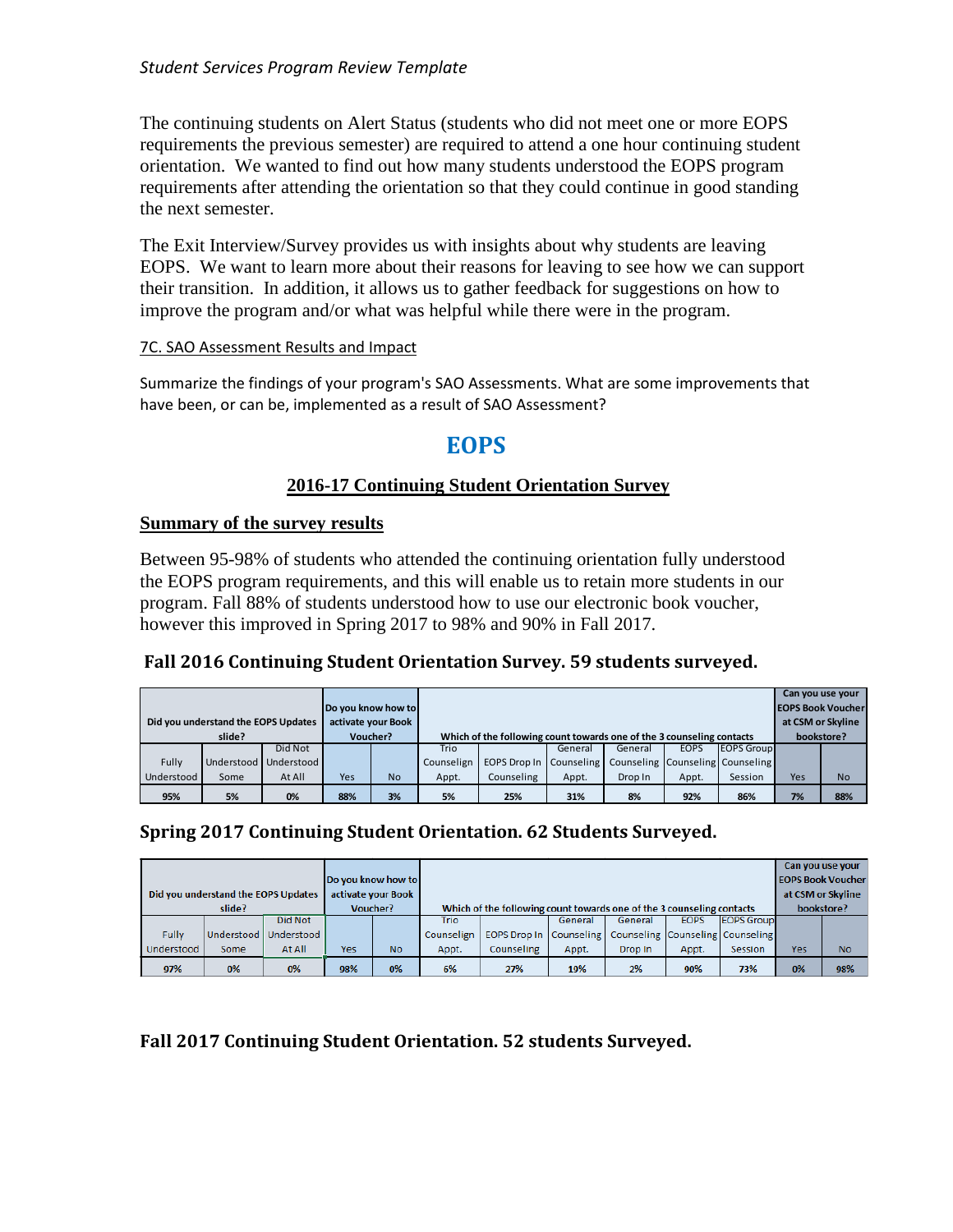| Did you understand the EOPS Updates<br>slide? |      | Do you know how<br>to activate your<br><b>Book Voucher?</b> |     | <b>Required</b><br>counseling<br>contacts |                    | Which of the following count towards one of the 3 counseling contacts |                     |            |            |             | Voucher at CSM or<br><b>Skyline bookstore?</b> | Can you use your<br><b>EOPS Book</b> |           |
|-----------------------------------------------|------|-------------------------------------------------------------|-----|-------------------------------------------|--------------------|-----------------------------------------------------------------------|---------------------|------------|------------|-------------|------------------------------------------------|--------------------------------------|-----------|
|                                               |      | Did Not                                                     |     |                                           |                    | Trio                                                                  |                     | General    | General    | <b>EOPS</b> | <b>IEOPS Group</b>                             |                                      |           |
| <b>Fully</b>                                  |      | Understood   Understood                                     |     |                                           |                    | Counselign                                                            | <b>EOPS Drop In</b> | Counseling | Counseling |             | Counseling   Counseling                        |                                      |           |
| Understood                                    | Some | At All                                                      | Yes | <b>No</b>                                 |                    | Appt.                                                                 | Counseling          | Appt.      | Drop In    | Appt.       | Session                                        | Yes                                  | <b>No</b> |
| 98%                                           | 2%   | 0%                                                          | 96% | 4%                                        | 97%                | 2%                                                                    | 23%                 | 4%         | 2%         | 94%         | 90%                                            | 6%                                   | 94%       |
|                                               |      |                                                             |     |                                           | answered correctly |                                                                       |                     |            |            |             |                                                |                                      |           |

### **Spring 2018 [Exit Interview/Survey](javascript:DownloadFileFromID()**

#### **Summary of the survey results**

For question #1, students were able to select more than one reason. Therefore, could indicate that they were graduating from Cañada and transferring to a four-year university.

In question #2, the majority of the student found the EOPS/CARE services to be extremely helpful.

In question #3 and #4, 100% of the students indicated the EOPS contributed to their success and that the staff was supportive.

The responses for the tutoring questions indicated that the ones that did seek tutoring found it helpful. As the College is embarking on offering online tutoring, we are also gauging if students will use this valuable tool. The majority indicated that they would or maybe consider using online tutoring. In collaboration with the Learning Center and instruction, we will need to help students in how to use and what the benefits can be to online tutoring.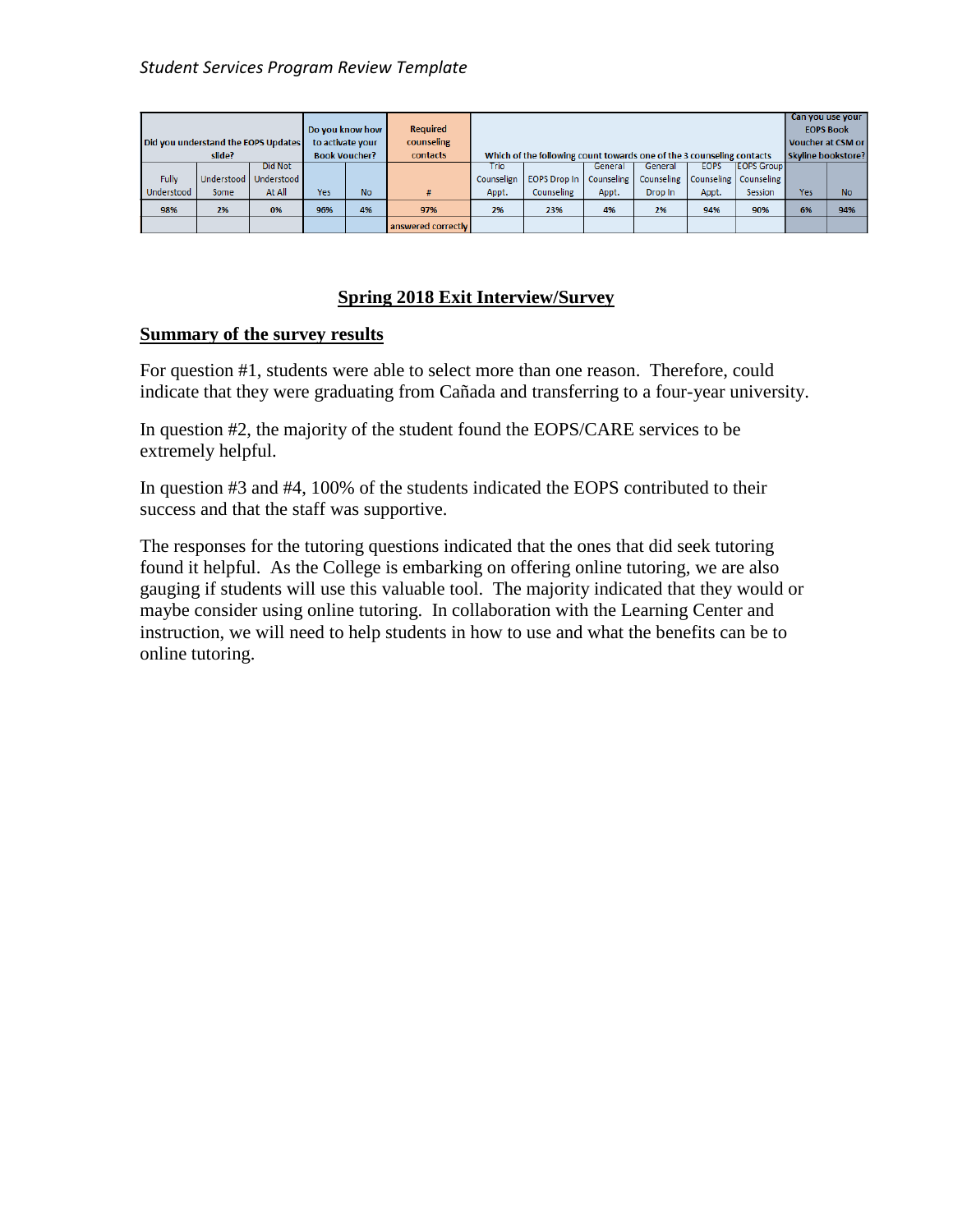| <b>EXIT INTERVIEW/SURVEY RESULTS</b>                                                                                         |                         |                |              |                |                |  |  |
|------------------------------------------------------------------------------------------------------------------------------|-------------------------|----------------|--------------|----------------|----------------|--|--|
|                                                                                                                              | <b>SPRING 2017</b>      |                |              |                |                |  |  |
|                                                                                                                              | 7 students participated |                |              |                |                |  |  |
|                                                                                                                              |                         |                |              |                |                |  |  |
| 1. I will not enroll next semester because:                                                                                  |                         |                |              |                |                |  |  |
| Attend another two-year college                                                                                              | $\overline{2}$          |                |              |                |                |  |  |
| Attend a four-year university                                                                                                | 3                       |                |              |                |                |  |  |
| Graduating from Cañada College                                                                                               | 3                       |                |              |                |                |  |  |
| Completed educational goal                                                                                                   | 3                       |                |              |                |                |  |  |
| 70+ units                                                                                                                    | $\overline{2}$          |                |              |                |                |  |  |
| None apply                                                                                                                   | $\mathbf 0$             |                |              |                |                |  |  |
| 2. Please rate the following EOPS/CARE services:   No Opinion   Not Helpful   Helpful   Moderately Helpful Extremely Helpful |                         |                |              |                |                |  |  |
| <b>Academic Counseling</b>                                                                                                   |                         |                | $\mathbf{1}$ | $\mathbf{1}$   | 5              |  |  |
| <b>Book Voucher</b>                                                                                                          | 1                       |                |              |                | 6              |  |  |
| <b>Transprotation Assistance</b>                                                                                             | $\mathbf{1}$            |                |              | $\overline{2}$ | $\overline{4}$ |  |  |
| New Semester School Supplies                                                                                                 | $\overline{2}$          |                |              | $\mathbf{1}$   | 4              |  |  |
| <b>Progress Reports</b>                                                                                                      | $\mathbf{1}$            |                |              | $\mathbf{1}$   | 5              |  |  |
| Orientation                                                                                                                  | $\mathbf{1}$            |                | 1            | $\overline{2}$ | 3              |  |  |
| Counseling appointment availabiblity                                                                                         | $\mathbf{1}$            |                | $\mathbf{1}$ |                | 5              |  |  |
|                                                                                                                              |                         |                |              |                |                |  |  |
| 3. Did you feel the services provided by the EOPS/CARE programs contributed to your success at Cañada?                       |                         |                |              |                |                |  |  |
|                                                                                                                              |                         | <b>YES</b>     |              | NO             |                |  |  |
|                                                                                                                              |                         | $\overline{7}$ |              | $\Omega$       |                |  |  |
|                                                                                                                              |                         |                |              |                |                |  |  |
| 4. Did you feel you obtained support from our staff?                                                                         |                         | <b>YES</b>     |              | <b>NO</b>      |                |  |  |
|                                                                                                                              |                         | $\overline{7}$ |              | $\mathbf 0$    |                |  |  |
|                                                                                                                              |                         |                |              |                |                |  |  |
| 5. Did you use tutoring?                                                                                                     |                         |                |              |                |                |  |  |
|                                                                                                                              |                         | <b>YES</b>     |              | NO             |                |  |  |
|                                                                                                                              |                         | 4              |              | 3              |                |  |  |
|                                                                                                                              |                         |                |              |                |                |  |  |
| 6. If yes, Di d you use drop-in or appointment?                                                                              |                         |                |              |                |                |  |  |
|                                                                                                                              |                         | Drop-in        |              | Appointment    |                |  |  |
|                                                                                                                              |                         | 2              |              | 4              |                |  |  |
|                                                                                                                              |                         |                |              |                |                |  |  |
| 7. Did you find tutoring helpful?                                                                                            |                         |                |              |                |                |  |  |
|                                                                                                                              |                         | <b>YES</b>     |              | <b>NO</b>      |                |  |  |
|                                                                                                                              |                         | 4              |              |                |                |  |  |
|                                                                                                                              |                         |                |              |                |                |  |  |
| 8. Would you considering using online tutoring?                                                                              |                         | <b>YES</b>     |              | NO             | <b>MAYBE</b>   |  |  |
|                                                                                                                              |                         | $\overline{2}$ |              | 3              | 3              |  |  |
|                                                                                                                              |                         |                |              |                |                |  |  |

Students comments/feedback: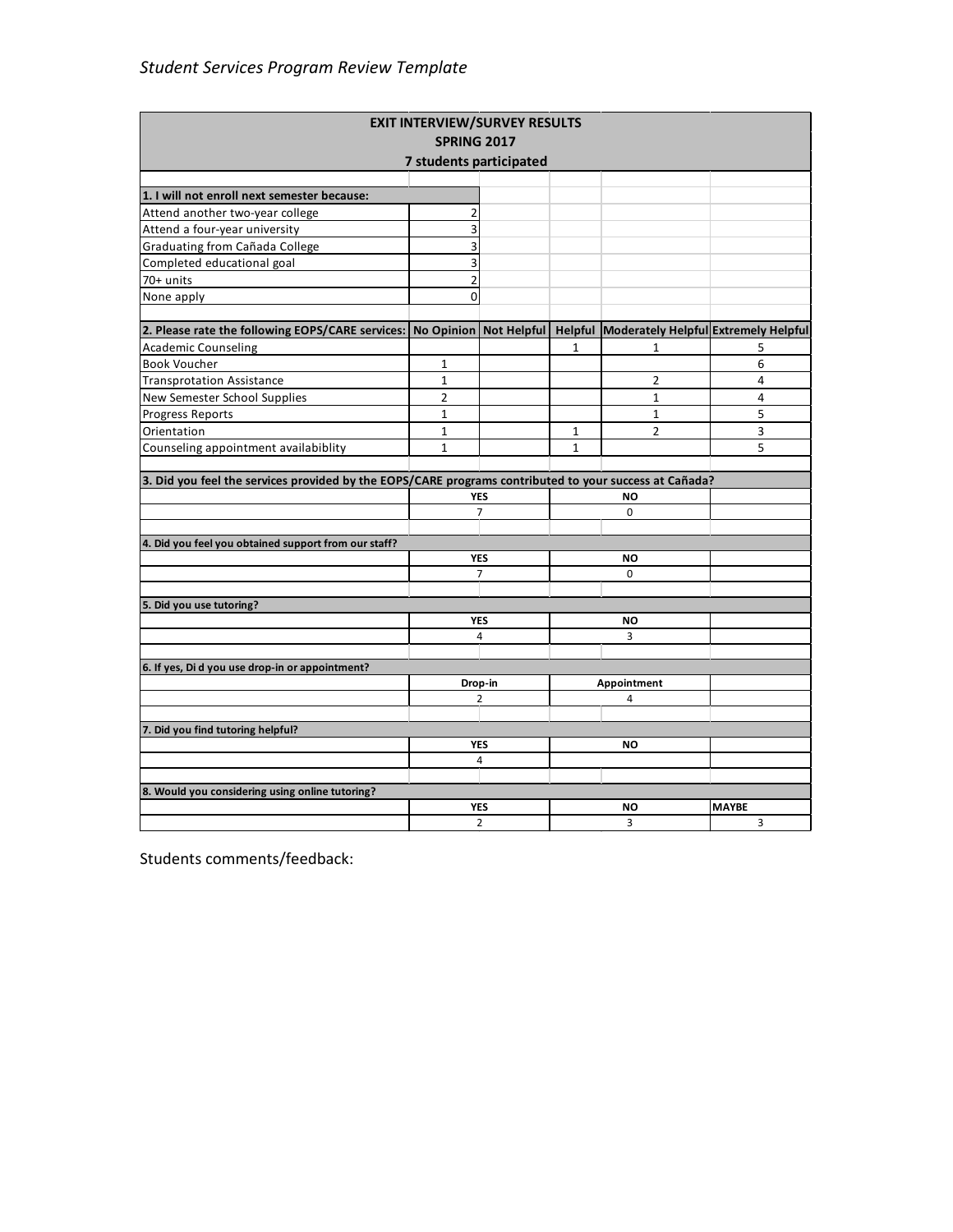#### **Students comments/feedback:**

I don't really think there's much to improve within the program, staff is great, they make you feel welcomed every time and are just happy to help you with everything and anything you need. The only thing that might need some improvement would be how fast the bus passes are available, since sometimes it took over a week to have them ready for students to pick up. The best thing that EOPS offers would be the counseling. Having required meetings each semester was really helpful for me and has really contributed to my success. I would have never met with a counselor so many times, and the fact that in EOPS they're required made me get more informed on what my future plans were not only for classes but for goals and 4 year universities I wanted to attend. Thank You!

I don't have any recommendations to improve the program. I really liked that my progress was monitored and that appointments were readily available. The counselors I saw (Cindy and Sara) were awesome, incredibly helpful, always answered my questions, made information available to me and were very encouraging.

I considered the required counseling appointments for EOPS the best and most helpful. They encouraged students to meet with a counselor and set a plan for classes to take and when to complete them by in order to keep moving their education forward.

N/A

I have gotten the best support from the staff in the EOPS program. I am grateful that I was able to be part of it. I am at my dream school Calvin College where I have been able to put into practice the encouragement that was given to me during my time at Cañada College. I began being part of EOPS program since spring 2013 and because of their time and endless support I was able to transfer to a 4 year institution and now I am on my second semester as a Junior pursuing my BA on International Relations!

The EOPS has been an integral part of my success here at Cañada. The assistance and support that the EOPS team have provided to students like me was definitely motivating and reassuring.

None

#### 7D. SLO Assessment Plan

Describe your program's SLO Assessment Plan.

We continue to used the same pre and post SLO survey which looks at measuring the student's level of understanding of graduation and/or transfer requirements. The presurvey was given to the student prior to their counseling appointment. Once the counseling session was done, the student was instructed to complete the post-survey. A total of 346 surveys were completed in fall 2016, spring 2017 and fall 2017.

#### 7E. SLO Assessment Results and Impact

Summarize the findings of your program's SLO Assessments. What are some improvements that have been, or can be, implemented as a result of SLO Assessment? 015-16 Academic Year

#### **SLO results in Fall 2016, Spring 2017 and Fall 2017:**

Overall the survey results show that majority of our students have obtained more knowledge after their counseling meeting.

# **SLO Fall 2016 Results**

#### **Summary of the survey results**

- 45% of students have gained full knowledge after meeting with our counselor (**30% increase of knowledge**)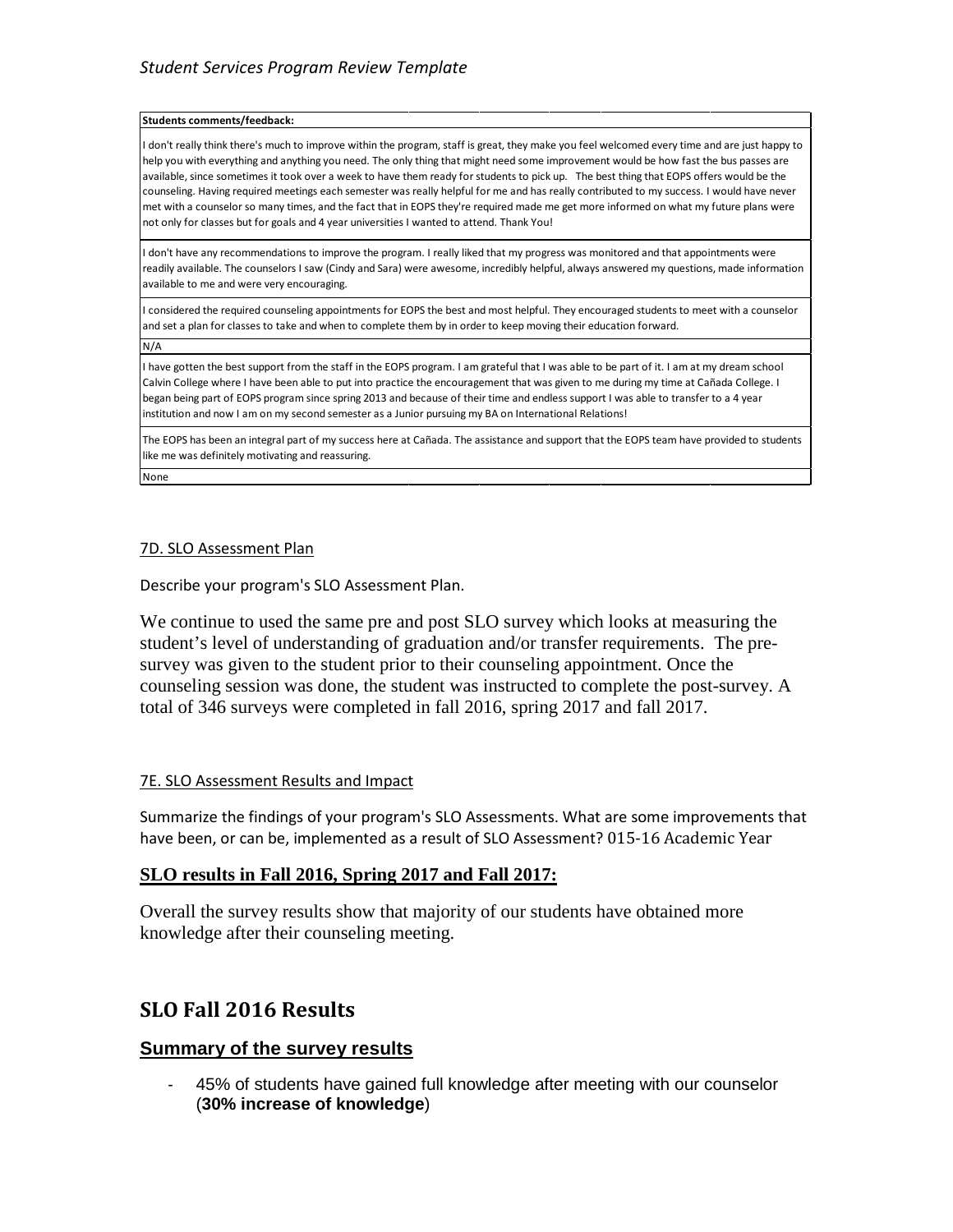- 25% of students have gained substantial knowledge **(4% decrease of knowledge)**
- 24% of students have some knowledge instead of 43% (this is a good indication that students gained more knowledge after meeting with our counselor)
- 6% of students have no knowledge **instead of 13% (this is a good indication that students gained more knowledge after meeting with our counselor**).

| <b>Results out of 84</b>   |                     |                       |                                        |                       |  |  |  |  |  |  |
|----------------------------|---------------------|-----------------------|----------------------------------------|-----------------------|--|--|--|--|--|--|
| <b>Survey</b>              | <b>No Knowledge</b> | <b>Some Knowledge</b> | <b>Substantial</b><br><b>Knowledge</b> | <b>Full Knowledge</b> |  |  |  |  |  |  |
| Pre-appointment<br>Survey  | 13%                 | 43%                   | 29%                                    | 15%                   |  |  |  |  |  |  |
| Post-appointment<br>Survey | 6%                  | 24%                   | $25\%$                                 | 45%                   |  |  |  |  |  |  |

# **SLO Spring 2017 Results**

#### **Summary of the survey results**

- 50% of students have gained full knowledge after meeting with our counselor (**28% increase of knowledge**)
- 31% of students have gained substantial knowledge **(2% increase of knowledge)**
- 14% of students have some knowledge instead of 36% (this is a good indication that students gained more knowledge after meeting with our counselor)
- 5% of students have no knowledge **instead of 13% (this is a good indication that students gained more knowledge after meeting with our counselor**).

| <b>Results out of 137</b>  |                     |                       |                                        |                       |  |  |  |  |  |
|----------------------------|---------------------|-----------------------|----------------------------------------|-----------------------|--|--|--|--|--|
| <b>Survey</b>              | <b>No Knowledge</b> | <b>Some Knowledge</b> | <b>Substantial</b><br><b>Knowledge</b> | <b>Full Knowledge</b> |  |  |  |  |  |
| Pre-appointment<br>Survey  | 13%                 | 36%                   | 29%                                    | 22%                   |  |  |  |  |  |
| Post-appointment<br>Survey | 5%                  | 14%                   | 31%                                    | 50%                   |  |  |  |  |  |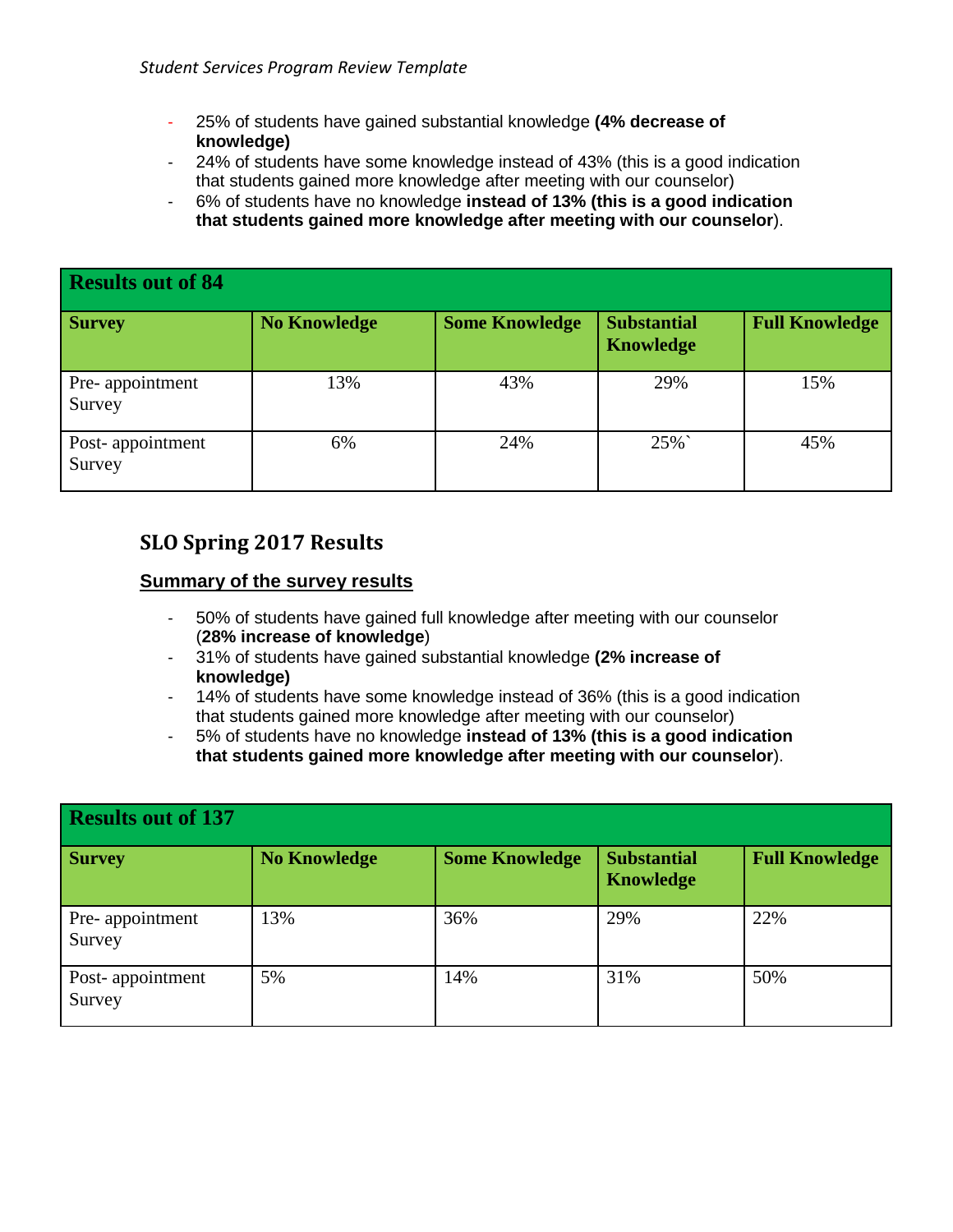# **SLO Fall 2017 Results**

## **Summary of the survey results**

- 57% of students have gained full knowledge after meeting with our counselor (**35% increase of knowledge**)
- 28% of students have gained substantial knowledge **(5% decrease of knowledge)**
- 13% of students have some knowledge instead of 32% (this is a good indication that students gained more knowledge after meeting with our counselor)
- 3% of students have no knowledge **instead of 14% (this is a good indication that students gained more knowledge after meeting with our counselor**).

| Results out of 125         |                     |                       |                                        |                       |  |  |  |  |
|----------------------------|---------------------|-----------------------|----------------------------------------|-----------------------|--|--|--|--|
| <b>Survey</b>              | <b>No Knowledge</b> | <b>Some Knowledge</b> | <b>Substantial</b><br><b>Knowledge</b> | <b>Full Knowledge</b> |  |  |  |  |
| Pre-appointment<br>Survey  | 14%                 | 32%                   | 33%                                    | 22%                   |  |  |  |  |
| Post-appointment<br>Survey | 3%                  | 13%                   | 28%`                                   | 57%                   |  |  |  |  |

#### **Looking Ahead**

#### 7F. SAOs and SLOs for the Next Review Cycle

State your SAOs and SLOs for the next review cycle. Describe how you will address identified opportunities for improvement.

Although we implemented a new EOPS Exit Interview/Survey in fall 2016, when the College did not renew the Survey Gizmo, we lost that data. At the end of last semester, we started to use Formstack. We hope to capture more students moving forward.

Since EOPS is a counseling program, we have decided to continue to use the same SLO.

#### 9. Program improvement Initiatives

How will you address the opportunities for improvement that you identified throughout the prior sections of this Program Review? What research or training will you need to accomplish these plans? What supplies, equipment, or facilities improvements do you need? Construct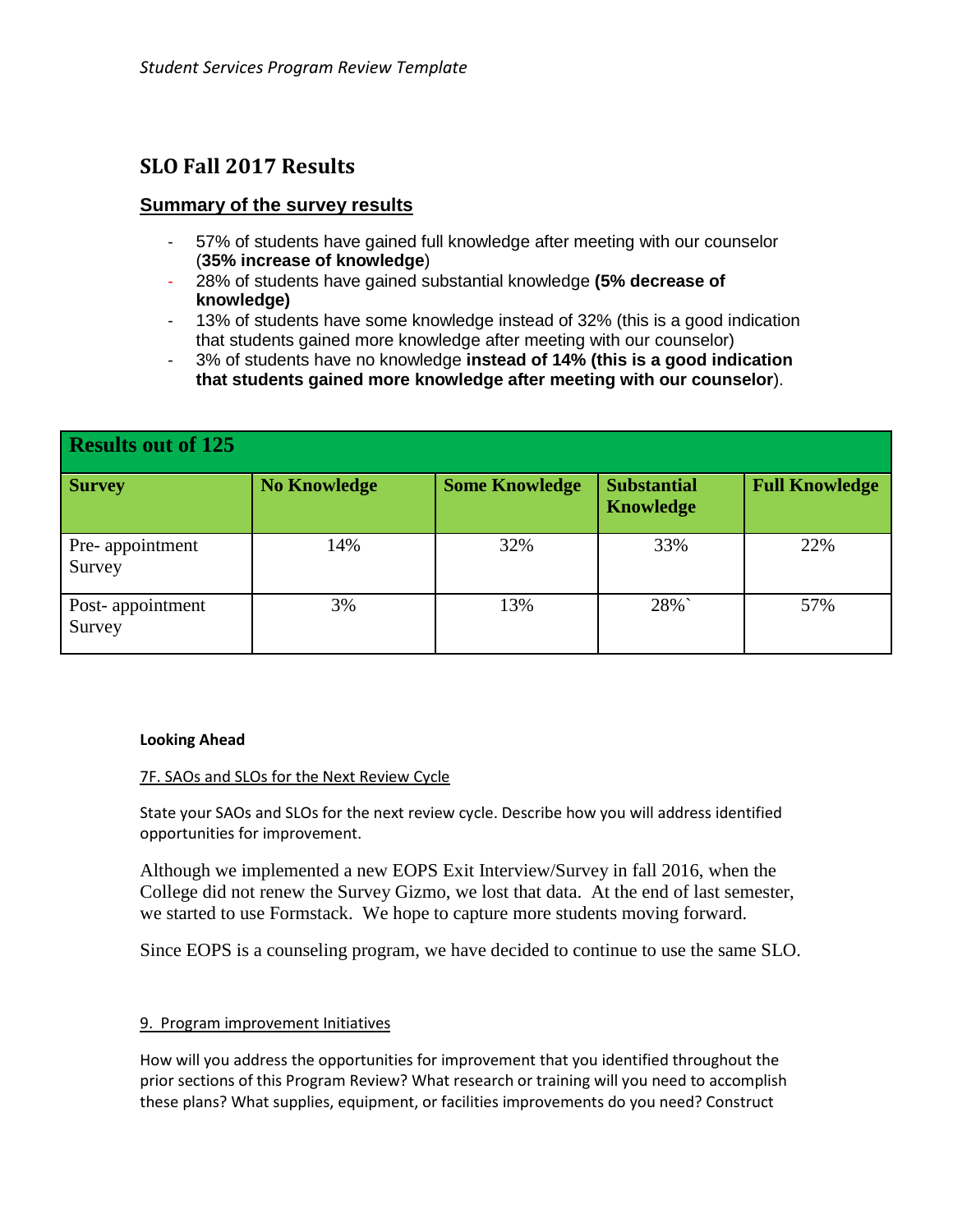Planning Objectives (through the Associated Planning Objectives field below) that you intend to accomplish over the upcoming two-years. Be sure to add Action Plans and Resource Requests that will be needed in order to achieve your objectives.

- To work with the Guided Pathways initiative in order to identify strengths and challenges to better improve services.
- To continue to work on efforts to recruit and support our AB540/DEAMErs and Former Foster Youth, in collaboration with Outreach, the DEAMErs Taskforce, A&R and Financial Aid.
- Work with our sister campuses to identify goals that will assist us in better serving students District-wide.
- To continue to work collaboratively with programs such as PROMISE and ESO Adelante to better streamline services for students.
- We will also seek out professional development opportunities in order to learn how we may better support students through retention efforts.
- To continue to increase the number of students served in EOPS (up to 500) students).
- Since we are increasing the number of students we will be serving, we need to identify funding for the educational equipment, supplies and services.
- Continue working with the San Mateo County Human Services Agency for outreach to increase the number of CalWORKs students.

# Resource Request:

1. Although loaning out educational equipment is one of our strengths, it is also a challenge because we need to replace them due to normal wear and tear, damages, and being lost/stolen. In working order, we currently have fifteen laptops, seven calculators, and one digital recorder. We also see a need for flash drives and pulse pens & notebooks. All these items are in high demand and we are limited as to purchasing them.

2. EOPS was established to provide "over and above" support services for financially needy and educationally disadvantaged students by creating an environment which values each individual's potential to achieve their goals, educational careers and objectives, including, obtaining job skills, occupational certificates or associate degrees and transferring to four-year institutions. Transportation costs are a key element of support that we provide students. This year the College assisted EOPS with \$25,000. We would like to respectfully request that this be an on-going support.

3. EOPS was established to provide "over and above" support services for financially needy and educationally disadvantaged students by creating an environment which values each individual's potential to achieve their goals, educational careers and objectives, including, obtaining job skills, occupational certificates or associate degrees and transferring to four-year institutions.